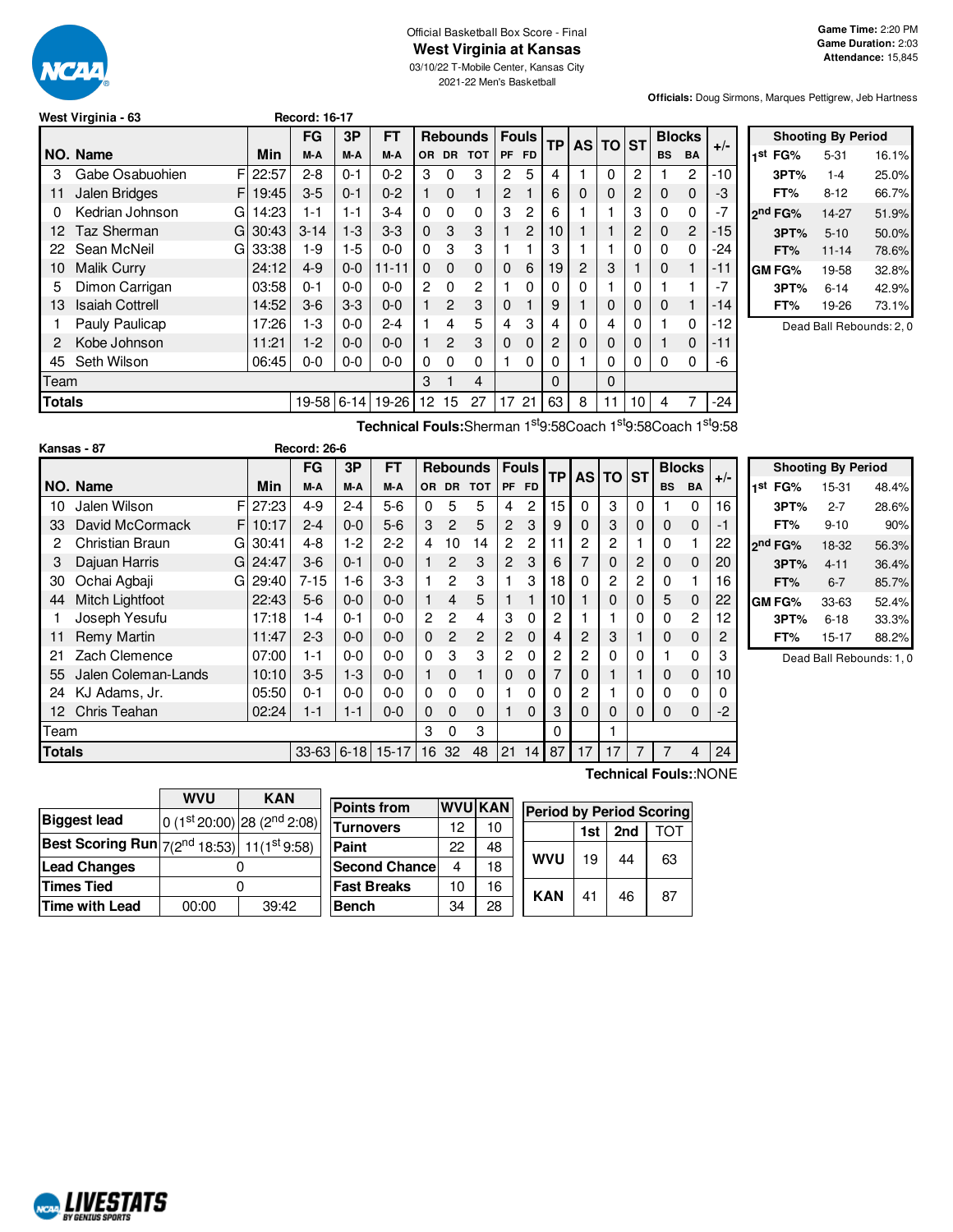

#### **West Virginia at Kansas**

03/10/22 T-Mobile Center, Kansas City 2021-22 Men's Basketball

**Officials:** Doug Sirmons, Marques Pettigrew, Jeb Hartness

#### **Period 1**

| <b>Quarter Starters:</b> |                                                                         |                |              |                |                                      |                                                         |
|--------------------------|-------------------------------------------------------------------------|----------------|--------------|----------------|--------------------------------------|---------------------------------------------------------|
| <b>KAN</b>               | 2 Braun C                                                               | 3 Harris D     |              | 10 Wilson J    | 30 Agbaji O                          | 33 McCormack D                                          |
| <b>WVU</b>               | 0 Johnson K                                                             | 3 Osabuohien G |              | 11 Bridges J   | 12 Sherman T                         | 22 McNeil S                                             |
| <b>Game Time</b>         | <b>KAN</b>                                                              |                | <b>Score</b> | Diff           |                                      | <b>WVU</b>                                              |
| 20:00                    | 33 MCCORMACK D jumpball won                                             |                |              |                | 3 OSABUOHIEN G jumpball lost         |                                                         |
| 19:51                    | 3 HARRIS D foul drawn (1)                                               |                |              |                | 0 JOHNSON K foul personal (1 - 1)    |                                                         |
| 19:42                    | 30 AGBAJI O 2pt FG in the paint, layup made (2)                         |                | $2 - 0$      | $\overline{2}$ |                                      |                                                         |
| 19:42                    | 3 HARRIS D assist (1)                                                   |                |              |                |                                      |                                                         |
| 19:25                    |                                                                         |                |              |                | 22 MCNEIL S 3pt FG, jump shot missed |                                                         |
| 19:21                    |                                                                         |                |              |                | 3 OSABUOHIEN G offensive rebound (1) |                                                         |
| 19:21                    | jump ball situation                                                     |                |              |                |                                      |                                                         |
| 19:04                    |                                                                         |                |              |                |                                      | 12 SHERMAN T 2pt FG outside the paint, jump shot missed |
| 18:58                    | 2 BRAUN C defensive rebound (1)                                         |                |              |                |                                      |                                                         |
| 18:43                    | 33 MCCORMACK D foul drawn (1)                                           |                |              |                | 11 BRIDGES J foul shooting (1 - 2)   |                                                         |
| 18:43                    | 33 MCCORMACK D free throw 1 - 2 made (1)                                |                | $3-0$        | 3              |                                      |                                                         |
| 18:43                    | 33 MCCORMACK D free throw 2 - 2 made (2)                                |                | 4-0          | 4              |                                      |                                                         |
| 18:20                    |                                                                         |                |              |                |                                      | 3 OSABUOHIEN G 2pt FG in the paint, jump shot missed    |
| 18:17                    | 2 BRAUN C defensive rebound (2)                                         |                |              |                |                                      |                                                         |
| 18:00                    | 33 MCCORMACK D 2pt FG in the paint, jump shot missed                    |                |              |                |                                      |                                                         |
| 17:58                    | 33 MCCORMACK D offensive rebound (1)                                    |                |              |                |                                      |                                                         |
| 17:54                    | 33 MCCORMACK D turnover bad pass (1)                                    |                |              |                | 0 JOHNSON K steal (1)                |                                                         |
| 17:52                    | 3 HARRIS D foul drawn (2)                                               |                |              |                | 0 JOHNSON K foul offensive (2 - 3)   |                                                         |
| 17:52                    |                                                                         |                |              |                | 0 JOHNSON K turnover offensive (1)   |                                                         |
| 17:52                    |                                                                         |                |              |                | 0 JOHNSON K substitution out         |                                                         |
| 17:52                    |                                                                         |                |              |                | 10 CURRY M substitution in           |                                                         |
| 17:27                    | 10 WILSON J 2pt FG from turnover outside the paint, jump shot<br>missed |                |              |                |                                      |                                                         |
| 17:24                    | 2 BRAUN C offensive rebound (3)                                         |                |              |                |                                      |                                                         |
| 17:24                    | jump ball situation                                                     |                |              |                |                                      |                                                         |
| 17:15                    | jump ball situation                                                     |                |              |                |                                      |                                                         |
| 17:15                    | 33 MCCORMACK D turnover lost ball (2)                                   |                |              |                | 11 BRIDGES J steal (1)               |                                                         |
| 16:53                    | 33 MCCORMACK D foul shooting (1 - 1)                                    |                |              |                | 10 CURRY M foul drawn (1)            |                                                         |
| 16:53                    |                                                                         |                | 4-1          | 3              | 10 CURRY M free throw 1 - 2 made (1) |                                                         |
| 16:53                    |                                                                         |                |              |                | 3 OSABUOHIEN G substitution out      |                                                         |
| 16:53                    |                                                                         |                |              |                | 5 CARRIGAN D substitution in         |                                                         |
| 16:53                    |                                                                         |                | $4 - 2$      | $\overline{2}$ | 10 CURRY M free throw 2 - 2 made (2) |                                                         |
| 16:26                    | 3 HARRIS D 2pt FG in the paint, layup missed                            |                |              |                |                                      |                                                         |
| 16:25                    |                                                                         |                |              |                | defensive rebound (2)                |                                                         |
| 16:25                    | 33 MCCORMACK D substitution out                                         |                |              |                |                                      |                                                         |
| 16:25                    | 44 LIGHTFOOT M substitution in                                          |                |              |                |                                      |                                                         |
| 16:10                    | 3 HARRIS D steal (1)                                                    |                |              |                | 5 CARRIGAN D turnover bad pass (1)   |                                                         |
| 16:10                    |                                                                         |                |              |                | 11 BRIDGES J substitution out        |                                                         |
| 16:10                    |                                                                         |                |              |                | 13 COTTRELL I substitution in        |                                                         |
| 16:02                    | 30 AGBAJI O 2pt FG from turnover in the paint, alleyoop made<br>(4)     |                | $6 - 2$      | 4              |                                      |                                                         |
| 16:02                    | 2 BRAUN C assist (1)                                                    |                |              |                |                                      |                                                         |
| 15:44                    |                                                                         |                |              |                |                                      | 10 CURRY M 2pt FG in the paint, jump shot missed        |
| 15:42                    | IIIIEA.                                                                 |                |              |                | 13 COTTRELL I offensive rebound (1)  |                                                         |

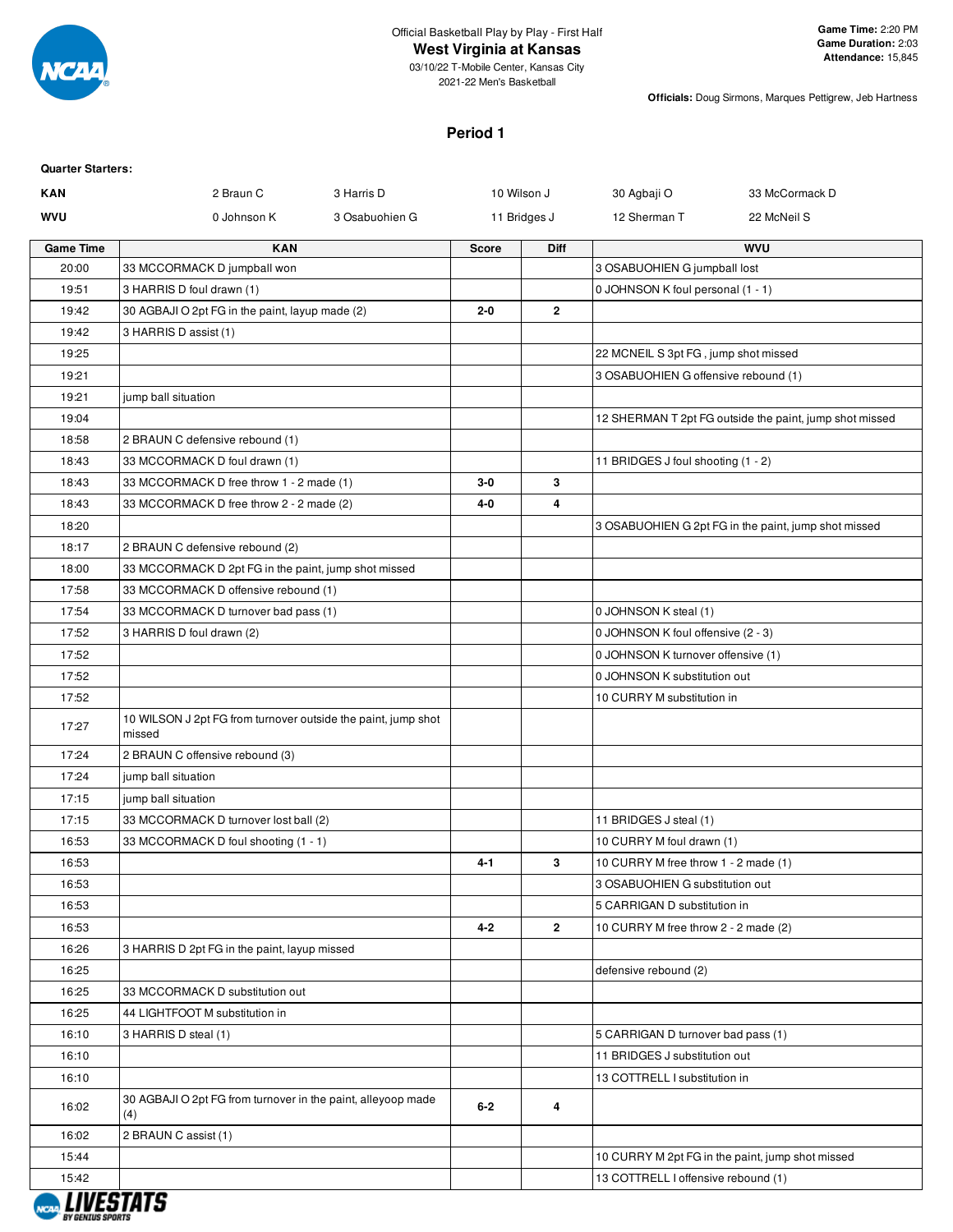

### **West Virginia at Kansas**

03/10/22 T-Mobile Center, Kansas City 2021-22 Men's Basketball

| Game Time | <b>KAN</b>                                                                     | <b>Score</b> | Diff           | <b>WVU</b>                                                               |
|-----------|--------------------------------------------------------------------------------|--------------|----------------|--------------------------------------------------------------------------|
| 15:41     |                                                                                |              |                | 13 COTTRELL I 2pt FG second chance in the paint, layup                   |
|           |                                                                                |              |                | blocked                                                                  |
| 15:41     | 44 LIGHTFOOT M block (1)                                                       |              |                |                                                                          |
| 15:37     | 3 HARRIS D defensive rebound (1)                                               |              |                |                                                                          |
| 15:35     | 30 AGBAJI O 3pt FG fast break, jump shot made (7)                              | $9 - 2$      | $\overline{7}$ |                                                                          |
| 15:35     | 3 HARRIS D assist (2)                                                          |              |                |                                                                          |
| 15:24     |                                                                                |              |                | 10 CURRY M 2pt FG outside the paint, jump shot missed                    |
| 15:21     | 10 WILSON J defensive rebound (1)                                              |              |                |                                                                          |
| 15:16     | 44 LIGHTFOOT M 2pt FG fast break in the paint, layup made (2)                  | $11-2$       | 9              |                                                                          |
| 15:16     | 3 HARRIS D assist (3)                                                          |              |                |                                                                          |
| 15:13     |                                                                                |              |                | Timeout 30 Sec                                                           |
| 15:13     |                                                                                |              | Timeout media  |                                                                          |
| 15:13     |                                                                                |              |                | 5 CARRIGAN D substitution out                                            |
| 15:13     |                                                                                |              |                | 1 PAULICAP P substitution in                                             |
| 15:02     |                                                                                |              |                | 12 SHERMAN T 2pt FG outside the paint, jump shot missed                  |
| 14:59     | 10 WILSON J defensive rebound (2)                                              |              |                |                                                                          |
| 14:59     | 10 WILSON J foul drawn (1)                                                     |              |                | 1 PAULICAP P foul personal (1 - 4)                                       |
| 14:43     | 30 AGBAJI O 2pt FG in the paint, layup made (9)                                | $13 - 2$     | 11             |                                                                          |
| 14:16     |                                                                                | $13 - 4$     | 9              | 1 PAULICAP P 2pt FG in the paint, hook shot made (2)                     |
| 14:16     |                                                                                |              |                | 12 SHERMAN T assist (1)                                                  |
| 14:10     | 10 WILSON J turnover travel (1)                                                |              |                |                                                                          |
| 13:48     |                                                                                |              |                | 12 SHERMAN T 2pt FG from turnover outside the paint, jump<br>shot missed |
| 13:45     | 10 WILSON J defensive rebound (3)                                              |              |                |                                                                          |
| 13:38     | 30 AGBAJI O 3pt FG, jump shot missed                                           |              |                |                                                                          |
| 13:35     |                                                                                |              |                | 1 PAULICAP P defensive rebound (1)                                       |
| 13:27     |                                                                                |              |                | 10 CURRY M 2pt FG in the paint, layup missed                             |
| 13:23     |                                                                                |              |                | 1 PAULICAP P offensive rebound (2)                                       |
| 13:23     | jump ball situation                                                            |              |                |                                                                          |
| 13:23     | 30 AGBAJI O steal (1)                                                          |              |                | 1 PAULICAP P turnover lost ball (1)                                      |
| 13:23     | 3 HARRIS D substitution out                                                    |              |                |                                                                          |
| 13:23     | 11 MARTIN R substitution in                                                    |              |                |                                                                          |
| 13:23     | 10 WILSON J substitution out                                                   |              |                |                                                                          |
| 13:23     | 1 YESUFU J substitution in                                                     |              |                |                                                                          |
| 13:03     | 2 BRAUN C 2pt FG from turnover in the paint, layup missed                      |              |                |                                                                          |
| 13:01     | 2 BRAUN C offensive rebound (4)                                                |              |                |                                                                          |
| 13:00     | 11 MARTIN R turnover bad pass (1)                                              |              |                |                                                                          |
| 13:00     |                                                                                |              |                | 1 PAULICAP P substitution out                                            |
| 13:00     |                                                                                |              |                | 13 COTTRELL I substitution out                                           |
| 13:00     |                                                                                |              |                | 3 OSABUOHIEN G substitution in                                           |
| 13:00     |                                                                                |              |                | 11 BRIDGES J substitution in                                             |
| 12:46     |                                                                                |              |                | 10 CURRY M turnover bad pass (1)                                         |
| 12:31     | 44 LIGHTFOOT M 2pt FG from turnover outside the paint, jump<br>shot made $(4)$ | $15 - 4$     | 11             |                                                                          |
| 12:31     | 11 MARTIN R assist (1)                                                         |              |                |                                                                          |
| 12:10     |                                                                                |              |                | 3 OSABUOHIEN G 2pt FG in the paint, layup missed                         |
| 12:09     |                                                                                |              |                | 3 OSABUOHIEN G offensive rebound (2)                                     |
| 12:09     | 1 YESUFU J foul personal (1 - 2)                                               |              |                | 3 OSABUOHIEN G foul drawn (1)                                            |
| 12:04     |                                                                                |              |                | 22 MCNEIL S 2pt FG second chance outside the paint, jump<br>shot missed  |

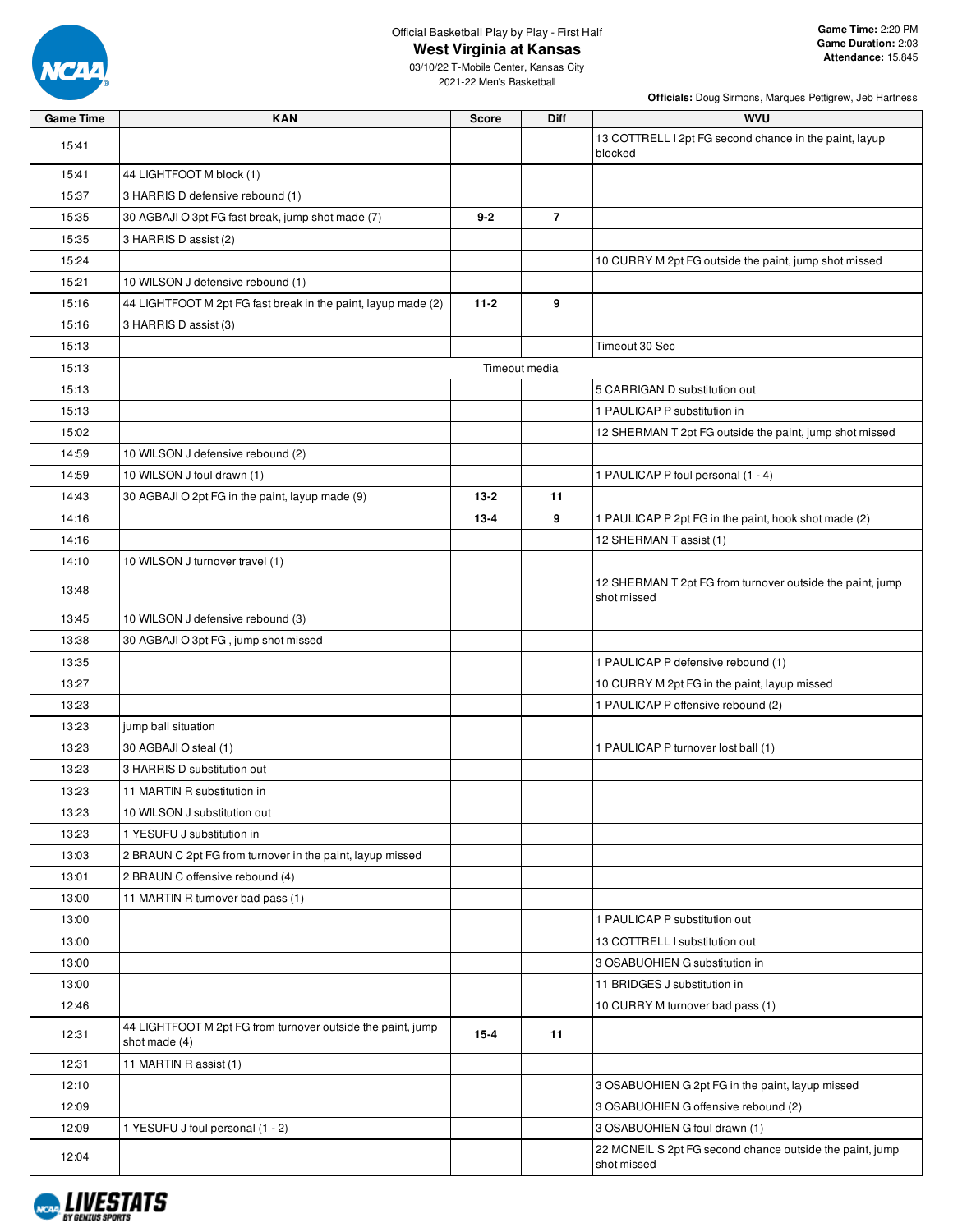

# **West Virginia at Kansas**

03/10/22 T-Mobile Center, Kansas City 2021-22 Men's Basketball

| <b>Game Time</b> | <b>KAN</b>                                             | <b>Score</b> | <b>Diff</b>   | <b>WVU</b>                                                                             |
|------------------|--------------------------------------------------------|--------------|---------------|----------------------------------------------------------------------------------------|
| 12:01            | 44 LIGHTFOOT M defensive rebound (1)                   |              |               |                                                                                        |
| 11:50            | 11 MARTIN R 2pt FG in the paint, layup made (2)        | $17 - 4$     | 13            |                                                                                        |
| 11:33            |                                                        |              |               | 11 BRIDGES J 2pt FG outside the paint, jump shot missed                                |
| 11:30            | 30 AGBAJI O defensive rebound (1)                      |              |               |                                                                                        |
| 11:24            | 2 BRAUN C foul offensive (1 - 3)                       |              |               | 3 OSABUOHIEN G foul drawn (2)                                                          |
| 11:24            | 2 BRAUN C turnover offensive (1)                       |              |               |                                                                                        |
| 11:24            |                                                        |              | Timeout media |                                                                                        |
| 11:24            | 2 BRAUN C substitution out                             |              |               |                                                                                        |
| 11:24            | 10 WILSON J substitution in                            |              |               |                                                                                        |
| 11:11            |                                                        |              |               | 12 SHERMAN T 2pt FG from turnover in the paint, layup missed                           |
| 11:10            |                                                        |              |               | offensive rebound (7)                                                                  |
| 11:08            |                                                        |              |               | 12 SHERMAN T 2pt FG from turnover second chance outside<br>the paint, jump shot missed |
| 11:06            | 11 MARTIN R defensive rebound (1)                      |              |               |                                                                                        |
| 10:58            | 10 WILSON J foul drawn (2)                             |              |               | 11 BRIDGES J foul personal (2 - 5)                                                     |
| 10:58            |                                                        |              |               | 11 BRIDGES J substitution out                                                          |
| 10:58            |                                                        |              |               | 13 COTTRELL I substitution in                                                          |
| 10:46            | 44 LIGHTFOOT M 2pt FG in the paint, hook shot made (6) | $19 - 4$     | 15            |                                                                                        |
| 10:30            | 11 MARTIN R foul personal (1 - 4)                      |              |               | 22 MCNEIL S foul drawn (1)                                                             |
| 10:19            |                                                        |              |               | 22 MCNEIL S 2pt FG outside the paint, jump shot missed                                 |
| 10:18            |                                                        |              |               | offensive rebound (8)                                                                  |
| 10:18            | 30 AGBAJI O substitution out                           |              |               |                                                                                        |
| 10:18            | 2 BRAUN C substitution in                              |              |               |                                                                                        |
| 09:59            |                                                        |              |               | 12 SHERMAN T 2pt FG second chance in the paint, jump shot<br>blocked                   |
| 09:59            | 10 WILSON J block (1)                                  |              |               |                                                                                        |
| 09:58            | 44 LIGHTFOOT M defensive rebound (2)                   |              |               |                                                                                        |
| 09:58            |                                                        |              |               | 12 SHERMAN T foul class A technical (1 - 6)                                            |
| 09:58            | 10 WILSON J free throw 1 - 2 made (1)                  | $20 - 4$     | 16            |                                                                                        |
| 09:58            | 10 WILSON J free throw 2 - 2 made (2)                  | $21 - 4$     | 17            |                                                                                        |
| 09:58            |                                                        |              |               | foul coach class A technical (7)                                                       |
| 09:58            | 10 WILSON J free throw 1 - 2 made (3)                  | $22 - 4$     | 18            |                                                                                        |
| 09:58            | 10 WILSON J free throw 2 - 2 missed                    |              |               |                                                                                        |
| 09:58            | offensive dead ball rebound (1)                        |              |               |                                                                                        |
| 09:58            |                                                        |              |               | foul coach class A technical (8)                                                       |
| 09:58            | 10 WILSON J free throw 1 - 2 made (4)                  | $23 - 4$     | 19            |                                                                                        |
| 09:58            | 10 WILSON J free throw 2 - 2 made (5)                  | $24 - 4$     | 20            |                                                                                        |
| 09:58            |                                                        |              |               | 12 SHERMAN T substitution out                                                          |
| 09:58            |                                                        |              |               | 2 JOHNSON K substitution in                                                            |
| 09:41            | 10 WILSON J 2pt FG outside the paint, jump shot missed |              |               |                                                                                        |
| 09:36            |                                                        |              |               | 22 MCNEIL S defensive rebound (1)                                                      |
| 09:18            |                                                        |              |               | 13 COTTRELL I 2pt FG in the paint, hook shot missed                                    |
| 09:18            |                                                        |              |               | 3 OSABUOHIEN G offensive rebound (3)                                                   |
| 09:18            | 44 LIGHTFOOT M foul personal (1 - 5)                   |              |               | 3 OSABUOHIEN G foul drawn (3)                                                          |
| 09:09            |                                                        |              |               | 3 OSABUOHIEN G 3pt FG second chance, jump shot missed                                  |
| 09:05            |                                                        |              |               | 2 JOHNSON K offensive rebound (1)                                                      |
| 09:04            |                                                        |              |               | 2 JOHNSON K 2pt FG second chance outside the paint, jump<br>shot missed                |
| 08:56            | 1 YESUFU J defensive rebound (1)                       |              |               |                                                                                        |
| 08:55            | 1 YESUFU J turnover lost ball (1)                      |              |               | 10 CURRY M steal (1)                                                                   |

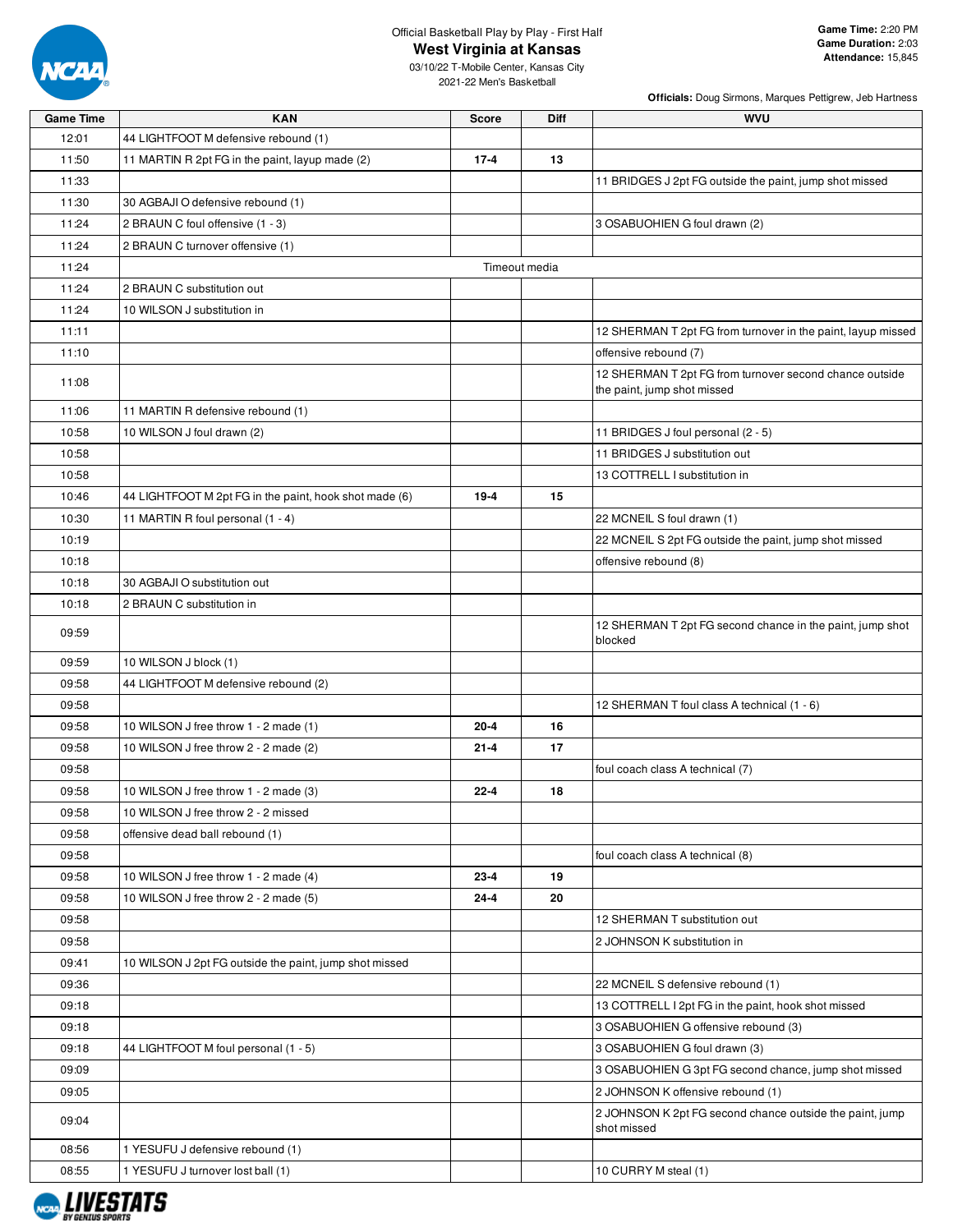

03/10/22 T-Mobile Center, Kansas City 2021-22 Men's Basketball

| <b>Game Time</b> | <b>KAN</b>                                                       | <b>Score</b>  | Diff | <b>WVU</b>                                                                   |
|------------------|------------------------------------------------------------------|---------------|------|------------------------------------------------------------------------------|
| 08:51            |                                                                  | 24-6          | 18   | 10 CURRY M 2pt FG fast break from turnover in the paint, layup<br>made $(4)$ |
| 08:37            | 2 BRAUN C 3pt FG, step back jump shot missed                     |               |      |                                                                              |
| 08:34            | 1 YESUFU J offensive rebound (2)                                 |               |      |                                                                              |
| 08:28            | 11 MARTIN R turnover bad pass (2)                                |               |      | 3 OSABUOHIEN G steal (1)                                                     |
| 08:23            | 33 MCCORMACK D foul shooting (2 - 6)                             |               |      | 10 CURRY M foul drawn (2)                                                    |
| 08:22            | 44 LIGHTFOOT M substitution out                                  |               |      |                                                                              |
| 08:22            | 33 MCCORMACK D substitution in                                   |               |      |                                                                              |
| 08:22            |                                                                  | $24 - 7$      | 17   | 10 CURRY M free throw 1 - 2 made (5)                                         |
| 08:22            | 1 YESUFU J substitution out                                      |               |      |                                                                              |
| 08:22            | 11 MARTIN R substitution out                                     |               |      |                                                                              |
| 08:22            | 33 MCCORMACK D substitution out                                  |               |      |                                                                              |
| 08:22            | 3 HARRIS D substitution in                                       |               |      |                                                                              |
| 08:22            | 21 CLEMENCE Z substitution in                                    |               |      |                                                                              |
| 08:22            | 30 AGBAJI O substitution in                                      |               |      |                                                                              |
| 08:22            |                                                                  |               |      | 3 OSABUOHIEN G substitution out                                              |
| 08:22            |                                                                  |               |      | 1 PAULICAP P substitution in                                                 |
| 08:22            |                                                                  | $24 - 8$      | 16   | 10 CURRY M free throw 2 - 2 made (6)                                         |
| 08:22            |                                                                  |               |      | 10 CURRY M substitution out                                                  |
| 08:22            |                                                                  |               |      | 45 WILSON S substitution in                                                  |
| 08:11            | 10 WILSON J 3pt FG, step back jump shot missed                   |               |      |                                                                              |
| 08:08            | 30 AGBAJI O offensive rebound (2)                                |               |      |                                                                              |
| 08:04            | 10 WILSON J 2pt FG second chance in the paint, layup made<br>(7) | $26 - 8$      | 18   |                                                                              |
| 08:04            | 3 HARRIS D assist (4)                                            |               |      |                                                                              |
| 07:43            |                                                                  |               |      | 1 PAULICAP P 2pt FG in the paint, jump shot missed                           |
| 07:40            | 21 CLEMENCE Z defensive rebound (1)                              |               |      |                                                                              |
| 07:34            | 2 BRAUN C 2pt FG in the paint, jump shot made (2)                | $28 - 8$      | 20   |                                                                              |
| 07:04            |                                                                  |               |      | 22 MCNEIL S 2pt FG outside the paint, jump shot missed                       |
| 07:01            | 21 CLEMENCE Z defensive rebound (2)                              |               |      |                                                                              |
| 06:55            | 30 AGBAJI O 3pt FG, jump shot missed                             |               |      |                                                                              |
| 06:52            |                                                                  |               |      | 1 PAULICAP P defensive rebound (3)                                           |
| 06:25            |                                                                  | 28-11         | 17   | 13 COTTRELL I 3pt FG, jump shot made (3)                                     |
| 06:25            |                                                                  |               |      | 45 WILSON S assist (1)                                                       |
| 06:08            | 10 WILSON J 3pt FG, jump shot made (10)                          | $31 - 11$     | 20   |                                                                              |
| 06:08            | 21 CLEMENCE Z assist (1)                                         |               |      |                                                                              |
| 05:49            | 2 BRAUN C steal (1)                                              |               |      | 22 MCNEIL S turnover bad pass (1)                                            |
| 05:49            |                                                                  | Timeout media |      |                                                                              |
| 05:49            | 10 WILSON J substitution out                                     |               |      |                                                                              |
| 05:49            | 55 COLEMAN-LANDS J substitution in                               |               |      |                                                                              |
| 05:49            |                                                                  |               |      | 2 JOHNSON K substitution out                                                 |
| 05:49            |                                                                  |               |      | 13 COTTRELL I substitution out                                               |
| 05:49            |                                                                  |               |      | 3 OSABUOHIEN G substitution in                                               |
| 05:49            |                                                                  |               |      | 10 CURRY M substitution in                                                   |
| 05:37            | 30 AGBAJI O 2pt FG from turnover in the paint, layup blocked     |               |      |                                                                              |
| 05:37            |                                                                  |               |      | 1 PAULICAP P block (1)                                                       |
| 05:35            | offensive rebound (19)                                           |               |      |                                                                              |
| 05:35            |                                                                  |               |      | 45 WILSON S substitution out                                                 |
| 05:35            |                                                                  |               |      | 12 SHERMAN T substitution in                                                 |

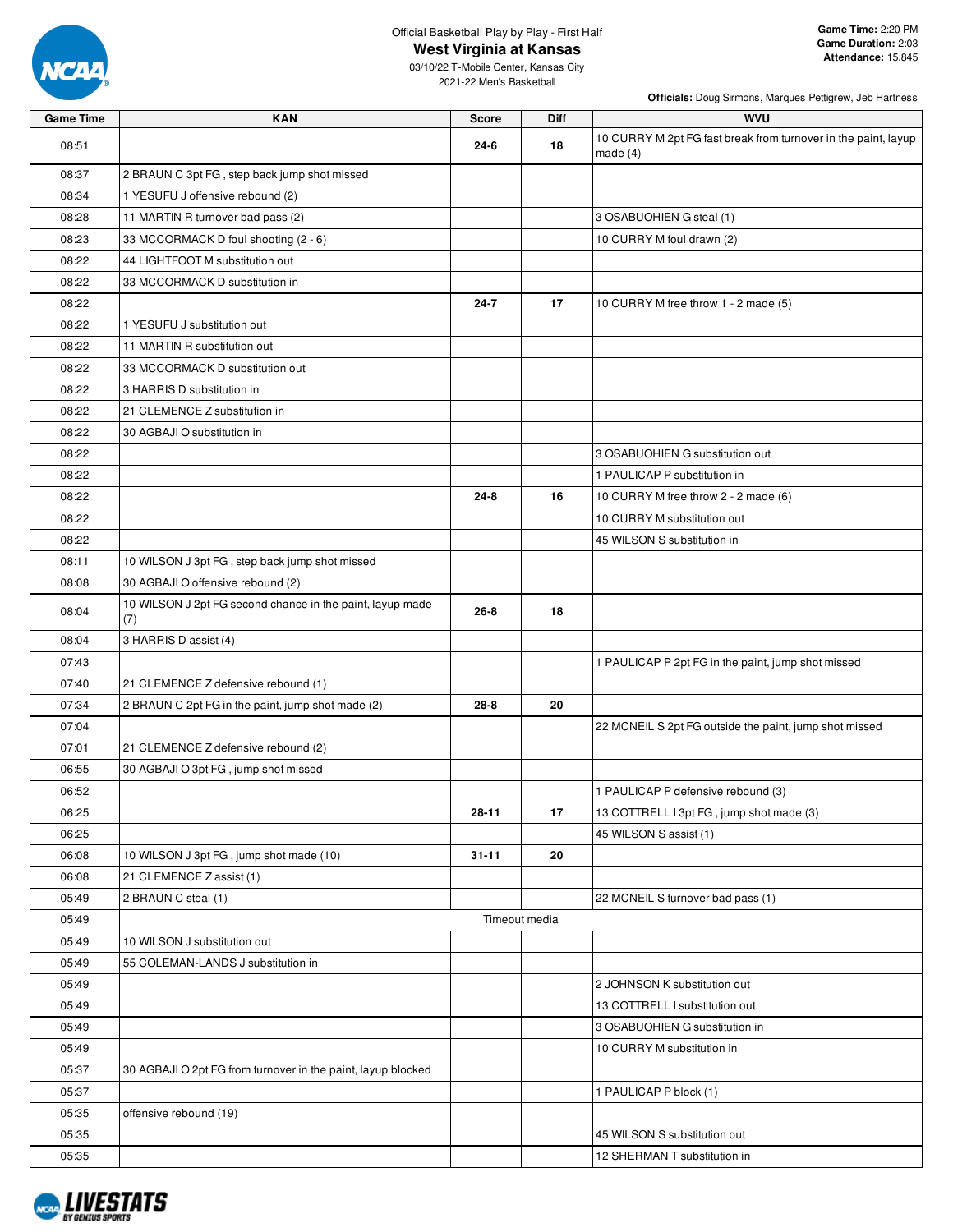

03/10/22 T-Mobile Center, Kansas City 2021-22 Men's Basketball

| <b>Game Time</b> | <b>KAN</b>                                                                                     | <b>Score</b>  | Diff | <b>WVU</b>                                                                                      |
|------------------|------------------------------------------------------------------------------------------------|---------------|------|-------------------------------------------------------------------------------------------------|
| 05:24            | 55 COLEMAN-LANDS J 2pt FG from turnover second chance<br>outside the paint, jump shot made (2) | $33 - 11$     | 22   |                                                                                                 |
| 05:02            | 21 CLEMENCE Z foul personal (1 - 7)                                                            |               |      | 1 PAULICAP P foul drawn (1)                                                                     |
| 05:02            |                                                                                                | $33 - 12$     | 21   | 1 PAULICAP P 1&1 free throw 1 made (3)                                                          |
| 05:01            |                                                                                                |               |      | 1 PAULICAP P 1&1 free throw 2 missed                                                            |
| 05:00            | 2 BRAUN C defensive rebound (5)                                                                |               |      |                                                                                                 |
| 04:52            | 30 AGBAJI O 2pt FG in the paint, layup missed                                                  |               |      |                                                                                                 |
| 04:49            |                                                                                                |               |      | 12 SHERMAN T defensive rebound (1)                                                              |
| 04:44            |                                                                                                |               |      | 10 CURRY M 2pt FG in the paint, jump shot blocked                                               |
| 04:44            | 21 CLEMENCE Z block (1)                                                                        |               |      |                                                                                                 |
| 04:40            | 21 CLEMENCE Z defensive rebound (3)                                                            |               |      |                                                                                                 |
| 04:36            | 3 HARRIS D 2pt FG fast break in the paint, layup made (2)                                      | $35 - 12$     | 23   |                                                                                                 |
| 04:22            | 21 CLEMENCE Z foul shooting (2 - 8)                                                            |               |      | 1 PAULICAP P foul drawn (2)                                                                     |
| 04:22            |                                                                                                | $35 - 13$     | 22   | 1 PAULICAP P free throw 1 - 2 made (4)                                                          |
| 04:22            |                                                                                                |               |      | 1 PAULICAP P free throw 2 - 2 missed                                                            |
| 04:20            | 2 BRAUN C defensive rebound (6)                                                                |               |      |                                                                                                 |
| 04:07            | 3 HARRIS D 2pt FG in the paint, layup missed                                                   |               |      |                                                                                                 |
| 04:05            |                                                                                                |               |      | 1 PAULICAP P defensive rebound (4)                                                              |
| 03:56            | 55 COLEMAN-LANDS J steal (1)                                                                   |               |      | 1 PAULICAP P turnover lost ball (2)                                                             |
| 03:46            |                                                                                                | Timeout media |      |                                                                                                 |
| 03:46            | 2 BRAUN C substitution out                                                                     |               |      |                                                                                                 |
| 03:46            | 3 HARRIS D substitution out                                                                    |               |      |                                                                                                 |
| 03:46            | 21 CLEMENCE Z substitution out                                                                 |               |      |                                                                                                 |
| 03:46            | 10 WILSON J substitution in                                                                    |               |      |                                                                                                 |
| 03:46            | 11 MARTIN R substitution in                                                                    |               |      |                                                                                                 |
| 03:46            | 44 LIGHTFOOT M substitution in                                                                 |               |      |                                                                                                 |
| 03:34            | 55 COLEMAN-LANDS J turnover bad pass (1)                                                       |               |      | 3 OSABUOHIEN G steal (2)                                                                        |
| 03:20            |                                                                                                |               |      | 1 PAULICAP P turnover offensive goal tending (3)                                                |
| 03:11            | 11 MARTIN R 2pt FG from turnover in the paint, driving layup<br>made $(4)$                     | $37 - 13$     | 24   |                                                                                                 |
| 02:56            |                                                                                                | $37 - 15$     | 22   | 3 OSABUOHIEN G 2pt FG in the paint, jump shot made (2)                                          |
| 02:34            | 30 AGBAJI O 2pt FG in the paint, floating jump shot missed                                     |               |      |                                                                                                 |
| 02:30            |                                                                                                |               |      | 12 SHERMAN T defensive rebound (2)                                                              |
|                  |                                                                                                |               |      |                                                                                                 |
| 02:18<br>02:18   | 11 MARTIN R foul shooting (2 - 9)                                                              | $37 - 16$     | 21   | 10 CURRY M foul drawn (3)<br>10 CURRY M free throw 1 - 2 made (7)                               |
| 02:18            |                                                                                                |               |      | 1 PAULICAP P substitution out                                                                   |
| 02:18            |                                                                                                |               |      | 5 CARRIGAN D substitution in                                                                    |
| 02:18            |                                                                                                | $37 - 17$     | 20   | 10 CURRY M free throw 2 - 2 made (8)                                                            |
| 02:18            |                                                                                                |               |      | 10 CURRY M substitution out                                                                     |
| 02:18            |                                                                                                |               |      | 2 JOHNSON K substitution in                                                                     |
| 02:04            | 30 AGBAJI O foul drawn (1)                                                                     |               |      | 5 CARRIGAN D foul shooting (1 - 9)                                                              |
| 02:04            | 30 AGBAJI O free throw 1 - 2 made (10)                                                         | 38-17         | 21   |                                                                                                 |
|                  |                                                                                                |               | 22   |                                                                                                 |
| 02:04<br>01:49   | 30 AGBAJI O free throw 2 - 2 made (11)                                                         | 39-17         |      | 3 OSABUOHIEN G 2pt FG in the paint, jump shot missed                                            |
|                  |                                                                                                |               |      |                                                                                                 |
| 01:46            |                                                                                                |               |      | 5 CARRIGAN D offensive rebound (1)<br>5 CARRIGAN D 2pt FG second chance in the paint, jump shot |
| 01:45            |                                                                                                |               |      | blocked                                                                                         |
| 01:45            | 44 LIGHTFOOT M block (2)                                                                       |               |      |                                                                                                 |
| 01:40            |                                                                                                |               |      | 5 CARRIGAN D offensive rebound (2)                                                              |
| 01:39            |                                                                                                |               |      | 12 SHERMAN T 3pt FG second chance, jump shot missed                                             |

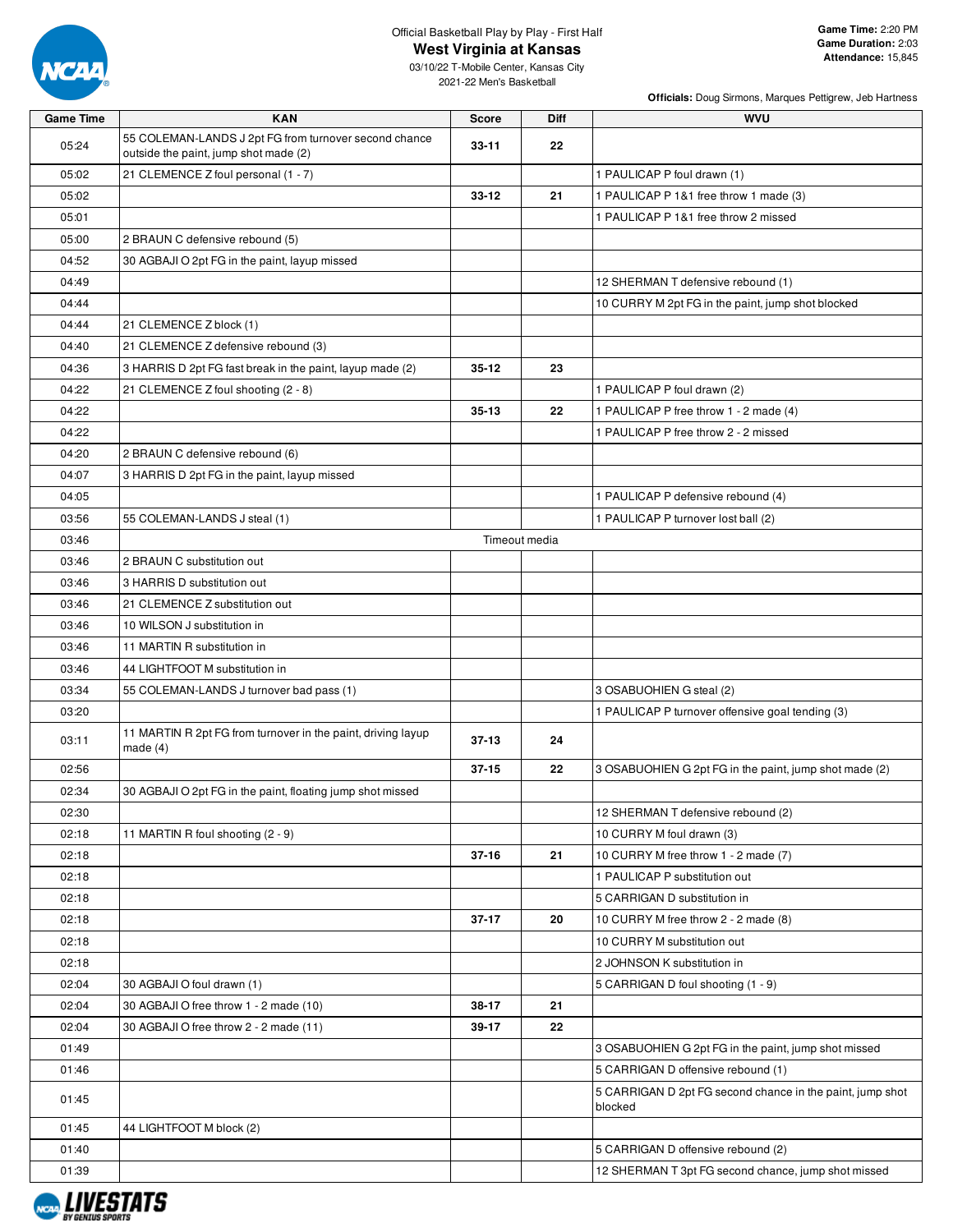

# Official Basketball Play by Play - First Half

**Game Time:** 2:20 PM **Game Duration:** 2:03 **Attendance:** 15,845

03/10/22 T-Mobile Center, Kansas City 2021-22 Men's Basketball

|                  |                                                                         | Officials: Doug Sirmons, Marques Pettigrew, Jeb Hartness |      |                                                                      |  |  |  |  |  |  |  |
|------------------|-------------------------------------------------------------------------|----------------------------------------------------------|------|----------------------------------------------------------------------|--|--|--|--|--|--|--|
| <b>Game Time</b> | <b>KAN</b>                                                              | <b>Score</b>                                             | Diff | <b>WVU</b>                                                           |  |  |  |  |  |  |  |
| 01:39            | 10 WILSON J defensive rebound (4)                                       |                                                          |      |                                                                      |  |  |  |  |  |  |  |
| 01:39            | 55 COLEMAN-LANDS J substitution out                                     |                                                          |      |                                                                      |  |  |  |  |  |  |  |
| 01:39            | 1 YESUFU J substitution in                                              |                                                          |      |                                                                      |  |  |  |  |  |  |  |
| 01:27            | 30 AGBAJI O foul offensive (1 - 10)                                     |                                                          |      | 3 OSABUOHIEN G foul drawn (4)                                        |  |  |  |  |  |  |  |
| 01:27            | 30 AGBAJI O turnover offensive (1)                                      |                                                          |      |                                                                      |  |  |  |  |  |  |  |
| 01:17            |                                                                         |                                                          |      | 12 SHERMAN T 2pt FG from turnover in the paint, jump shot<br>blocked |  |  |  |  |  |  |  |
| 01:17            | 44 LIGHTFOOT M block (3)                                                |                                                          |      |                                                                      |  |  |  |  |  |  |  |
| 01:13            | 11 MARTIN R defensive rebound (2)                                       |                                                          |      |                                                                      |  |  |  |  |  |  |  |
| 01:11            | 1 YESUFU J 2pt FG in the paint, layup blocked                           |                                                          |      |                                                                      |  |  |  |  |  |  |  |
| 01:11            |                                                                         |                                                          |      | 5 CARRIGAN D block (1)                                               |  |  |  |  |  |  |  |
| 01:07            |                                                                         |                                                          |      | 22 MCNEIL S defensive rebound (2)                                    |  |  |  |  |  |  |  |
| 01:03            | 30 AGBAJI O steal (2)                                                   |                                                          |      | 12 SHERMAN T turnover bad pass (1)                                   |  |  |  |  |  |  |  |
| 00:53            | 11 MARTIN R 2pt FG from turnover outside the paint, jump shot<br>missed |                                                          |      |                                                                      |  |  |  |  |  |  |  |
| 00:50            |                                                                         |                                                          |      | 2 JOHNSON K defensive rebound (2)                                    |  |  |  |  |  |  |  |
| 00:46            |                                                                         | 39-19                                                    | 20   | 2 JOHNSON K 2pt FG fast break in the paint, layup made (2)           |  |  |  |  |  |  |  |
| 00:33            | 10 WILSON J 3pt FG, jump shot missed                                    |                                                          |      |                                                                      |  |  |  |  |  |  |  |
| 00:31            |                                                                         |                                                          |      | 2 JOHNSON K defensive rebound (3)                                    |  |  |  |  |  |  |  |
| 00:25            | 10 WILSON J foul shooting (1 - 11)                                      |                                                          |      | 3 OSABUOHIEN G foul drawn (5)                                        |  |  |  |  |  |  |  |
| 00:25            |                                                                         |                                                          |      | 3 OSABUOHIEN G free throw 1 - 2 missed                               |  |  |  |  |  |  |  |
| 00:25            |                                                                         |                                                          |      | offensive dead ball rebound (1)                                      |  |  |  |  |  |  |  |
| 00:25            |                                                                         |                                                          |      | 3 OSABUOHIEN G free throw 2 - 2 missed                               |  |  |  |  |  |  |  |
| 00:23            | 44 LIGHTFOOT M defensive rebound (3)                                    |                                                          |      |                                                                      |  |  |  |  |  |  |  |
| 00:02            | 44 LIGHTFOOT M 2pt FG in the paint, jump shot made (8)                  | $41 - 19$                                                | 22   |                                                                      |  |  |  |  |  |  |  |
| 00:02            | 11 MARTIN R assist (2)                                                  |                                                          |      |                                                                      |  |  |  |  |  |  |  |
|                  |                                                                         | <b>END OF PERIOD</b>                                     |      |                                                                      |  |  |  |  |  |  |  |
|                  |                                                                         | <b>KAN 41-19 WVU</b>                                     |      |                                                                      |  |  |  |  |  |  |  |
|                  |                                                                         |                                                          |      |                                                                      |  |  |  |  |  |  |  |

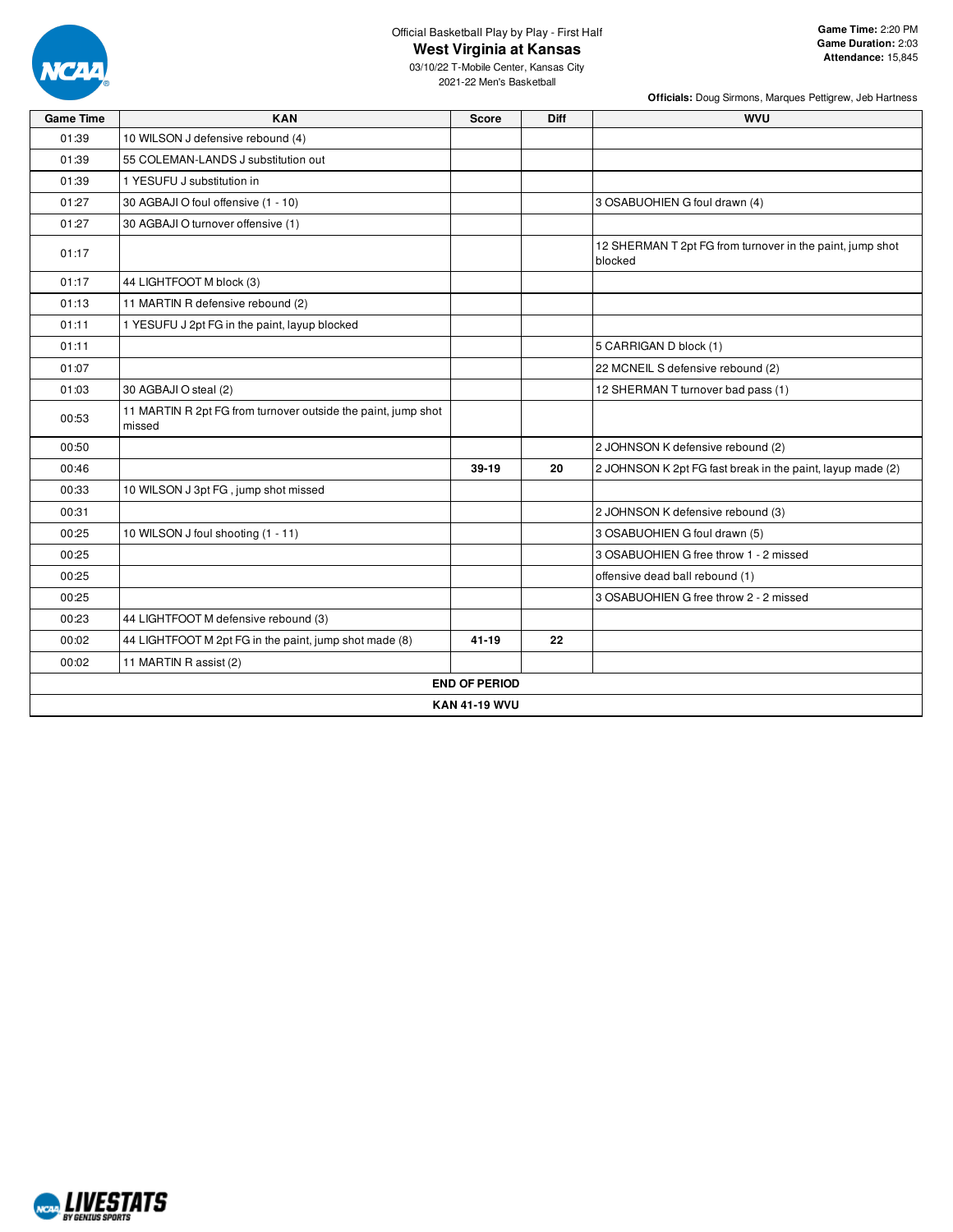

**Kansas - 41**

#### Official Basketball Box Score - First Half **West Virginia at Kansas**

03/10/22 T-Mobile Center, Kansas City

2021-22 Men's Basketball

**Officials:** Doug Sirmons, Marques Pettigrew, Jeb Hartness

| West Virginia - 19 |  |  |
|--------------------|--|--|
|--------------------|--|--|

|               |                        |       | <b>FG</b> | 3P      | FT       |                |                | <b>Rebounds</b> |              | <b>Fouls</b>  | <b>TP</b> | <b>AS</b>      | <b>TO</b> | <b>ST</b> |                | <b>Blocks</b> | $+/-$ |
|---------------|------------------------|-------|-----------|---------|----------|----------------|----------------|-----------------|--------------|---------------|-----------|----------------|-----------|-----------|----------------|---------------|-------|
|               | NO. Name               | Min   | M-A       | M-A     | M-A      | <b>OR</b>      | <b>DR</b>      | <b>TOT</b>      | <b>PF</b>    | <b>FD</b>     |           |                |           |           | <b>BS</b>      | <b>BA</b>     |       |
| 3             | Gabe Osabuohien<br>F   | 13:34 | $1-5$     | $0 - 1$ | $0 - 2$  | 3              | 0              | 3               | 0            | 5             | 2         | 0              | $\Omega$  | 2         | 0              | 0             | -13   |
| 11            | Jalen Bridges<br>F     | 05:52 | $0 - 1$   | $0-0$   | $0 - 0$  | 0              | $\Omega$       | $\Omega$        | 2            | 0             | 0         | 0              | 0         |           | 0              | 0             | -6    |
| 0             | Kedrian Johnson<br>G   | 02:08 | $0 - 0$   | $0 - 0$ | $0 - 0$  | 0              | 0              | $\Omega$        | 2            | 0             | 0         | 0              |           |           | 0              | 0             | -4    |
| 12            | Taz Sherman<br>G       | 15:37 | $0 - 8$   | $0 - 1$ | $0 - 0$  | 0              | 2              | $\overline{2}$  |              | 0             | 0         |                |           | 0         | 0              | 2             | -22   |
| 22            | Sean McNeil<br>G       | 20:00 | $0 - 4$   | $0 - 1$ | $0 - 0$  | $\Omega$       | 2              | 2               | 0            |               | 0         | 0              |           | 0         | 0              | 0             | -22   |
| 10            | <b>Malik Curry</b>     | 13:01 | $1-5$     | $0 - 0$ | $6-6$    | 0              | $\Omega$       | 0               | $\mathbf{0}$ | 3             | 8         | 0              |           |           | $\Omega$       |               | $-12$ |
| 5             | Dimon Carrigan         | 03:58 | $0 - 1$   | $0 - 0$ | $0 - 0$  | $\overline{c}$ | 0              | 2               |              | 0             | 0         | 0              |           | 0         |                |               | $-7$  |
| 13            | <b>Isaiah Cottrell</b> | 08:19 | $1-3$     | $1 - 1$ | $0 - 0$  |                | $\Omega$       |                 | 0            | 0             | 3         | 0              | 0         | 0         | 0              |               | -14   |
|               | Pauly Paulicap         | 08:17 | $1-2$     | $0-0$   | $2 - 4$  |                | 3              | 4               |              | $\mathcal{P}$ | 4         | 0              | 3         | 0         |                | U             | -4    |
| 2             | Kobe Johnson           | 06:27 | $1-2$     | $0 - 0$ | $0 - 0$  |                | $\mathfrak{p}$ | 3               | 0            | 0             | 2         | 0              | 0         | 0         | $\Omega$       | 0             | $-2$  |
| 45            | Seth Wilson            | 02:47 | $0-0$     | $0-0$   | $0 - 0$  | $\Omega$       | 0              | $\Omega$        | 0            | 0             | 0         |                | 0         | 0         | 0              | 0             | -4    |
| Team          |                        |       |           |         |          | 2              |                | 3               |              |               | 0         |                | 0         |           |                |               |       |
| <b>Totals</b> |                        |       | $5 - 31$  | $1 - 4$ | $8 - 12$ | 10             | 10             | 20              | 9            | 11            | 19        | $\overline{c}$ | 8         | 5         | $\overline{c}$ | 5             | $-22$ |

|               | <b>Shooting By Period</b> |       |  |  |  |  |  |  |
|---------------|---------------------------|-------|--|--|--|--|--|--|
| 1st<br>FG%    | $5 - 31$                  | 16.1% |  |  |  |  |  |  |
| 3PT%          | $1 - 4$                   | 25.0% |  |  |  |  |  |  |
| FT%           | 8-12                      | 66.7% |  |  |  |  |  |  |
| <b>GM FG%</b> | $5 - 31$                  | 16.1% |  |  |  |  |  |  |
| 3PT%          | $1 - 4$                   | 25.0% |  |  |  |  |  |  |
| FT%           | $8-12$                    | 66.7% |  |  |  |  |  |  |

Dead Ball Rebounds: 1, 0

**Technical Fouls:**Sherman 1 st9:58Coach 1 st9:58Coach 1 st9:58

|               |                        |   |            | FG        | 3P      | <b>FT</b>    |           | <b>Rebounds</b> |              | <b>Fouls</b>   |           | <b>TP</b>      | AS.           | <b>TO</b> | <b>ST</b> |             | <b>Blocks</b> | $+/-$ |
|---------------|------------------------|---|------------|-----------|---------|--------------|-----------|-----------------|--------------|----------------|-----------|----------------|---------------|-----------|-----------|-------------|---------------|-------|
|               | NO. Name               |   | <b>Min</b> | M-A       | M-A     | M-A          | <b>OR</b> | <b>DR</b>       | <b>TOT</b>   | PF             | <b>FD</b> |                |               |           |           | <b>BS</b>   | <b>BA</b>     |       |
| 10            | Jalen Wilson           | F | 15:58      | $2 - 6$   | $1-3$   | $5-6$        | 0         | 4               | 4            |                | 2         | 10             | 0             |           | 0         |             | 0             | 16    |
| 33            | David McCormack        | F | 03:35      | $0 - 1$   | $0 - 0$ | $2 - 2$      |           | $\Omega$        |              | $\overline{c}$ |           | 2              | $\Omega$      | 2         | $\Omega$  | $\mathbf 0$ | $\Omega$      |       |
| 2             | <b>Christian Braun</b> | G | 15:08      | 1-3       | $0 - 1$ | $0 - 0$      | 2         | 4               | 6            |                | 0         | 2              |               |           |           | $\Omega$    | 0             | 20    |
| 3             | Dajuan Harris          | G | 11:13      | $1-3$     | $0 - 0$ | $0 - 0$      | $\Omega$  |                 |              | $\Omega$       | 2         | $\overline{2}$ | 4             | 0         |           | $\Omega$    | $\Omega$      | 14    |
| 30            | Ochai Agbaji           | G | 18:04      | $4 - 9$   | $1-3$   | $2 - 2$      |           |                 | 2            |                |           | 1              |               |           | 2         | 0           |               | 20    |
| 44            | Mitch Lightfoot        |   | 11:49      | $4 - 4$   | $0-0$   | $0 - 0$      | $\Omega$  | 3               | 3            |                | 0         | 8              | $\Omega$      | 0         | $\Omega$  | 3           | $\Omega$      | 16    |
|               | Joseph Yesufu          |   | 06:40      | $0 - 1$   | $0-0$   | $0 - 0$      |           |                 | 2            |                | 0         | 0              | 0             |           | 0         | 0           |               | 8     |
| 11            | <b>Remy Martin</b>     |   | 08:47      | $2 - 3$   | $0-0$   | $0 - 0$      | $\Omega$  | $\overline{2}$  | 2            | $\overline{2}$ | 0         | 4              | $\mathcal{P}$ | 2         | $\Omega$  | $\Omega$    | $\Omega$      | 8     |
| 21            | Zach Clemence          |   | 04:36      | $0-0$     | $0-0$   | $0 - 0$      | $\Omega$  | 3               | 3            | 2              | 0         | 0              |               | 0         |           |             | 0             | 5     |
| 55            | Jalen Coleman-Lands    |   | 04:10      | $1 - 1$   | $0 - 0$ | $0 - 0$      | $\Omega$  | $\Omega$        | $\mathbf{0}$ | $\Omega$       | 0         | $\mathbf{2}$   | $\Omega$      |           |           | $\Omega$    | $\Omega$      | 2     |
| Team          |                        |   |            |           |         |              |           | 0               |              |                |           | 0              |               | 0         |           |             |               |       |
| <b>Totals</b> |                        |   |            | $15 - 31$ |         | $2 - 7$ 9-10 | 6         | 19              | 25           | 11             | 6         | 41             | 8             | 9         | 5         | 5           | 2             | 22    |

| <b>Shooting By Period</b> |          |       |  |  |  |  |  |  |  |
|---------------------------|----------|-------|--|--|--|--|--|--|--|
| 1 <sup>st</sup> FG%       | 15-31    | 48.4% |  |  |  |  |  |  |  |
| 3PT%                      | $2 - 7$  | 28.6% |  |  |  |  |  |  |  |
| FT%                       | $9 - 10$ | 90%   |  |  |  |  |  |  |  |
| GM FG%                    | 15-31    | 48.4% |  |  |  |  |  |  |  |
| 3PT%                      | $2 - 7$  | 28.6% |  |  |  |  |  |  |  |
| FT%                       | $9 - 10$ | 90.0% |  |  |  |  |  |  |  |

Dead Ball Rebounds: 1, 0

|                         | wvu   | <b>KAN</b>                      |                       |    |                |                                 |     |                 |     |
|-------------------------|-------|---------------------------------|-----------------------|----|----------------|---------------------------------|-----|-----------------|-----|
|                         |       |                                 | <b>Points from</b>    |    | <b>WVU KAN</b> | <b>Period by Period Scoring</b> |     |                 |     |
| <b>Biggest lead</b>     |       | $ 0 (1st 20:00) 24 (1st 3:11) $ | <b>Turnovers</b>      | 6  | 8              |                                 | 1st | 2 <sub>nd</sub> | TOT |
| <b>Best Scoring Run</b> |       | $4(1st 8:22)$ 11( $1st 9:58$ )  | Paint                 | 8  | 22             |                                 |     |                 |     |
| <b>Lead Changes</b>     |       |                                 | <b>Second Chancel</b> | 0  | 6              | WVU                             | 19  | 44              | 63  |
| <b>Times Tied</b>       |       |                                 | <b>Fast Breaks</b>    | 4  |                | <b>KAN</b>                      | 41  | 46              | 87  |
| <b>Time with Lead</b>   | 00:00 | 19:42                           | <b>Bench</b>          | 17 | 14             |                                 |     |                 |     |
|                         |       |                                 |                       |    |                |                                 |     |                 |     |

**Technical Fouls:**:NONE

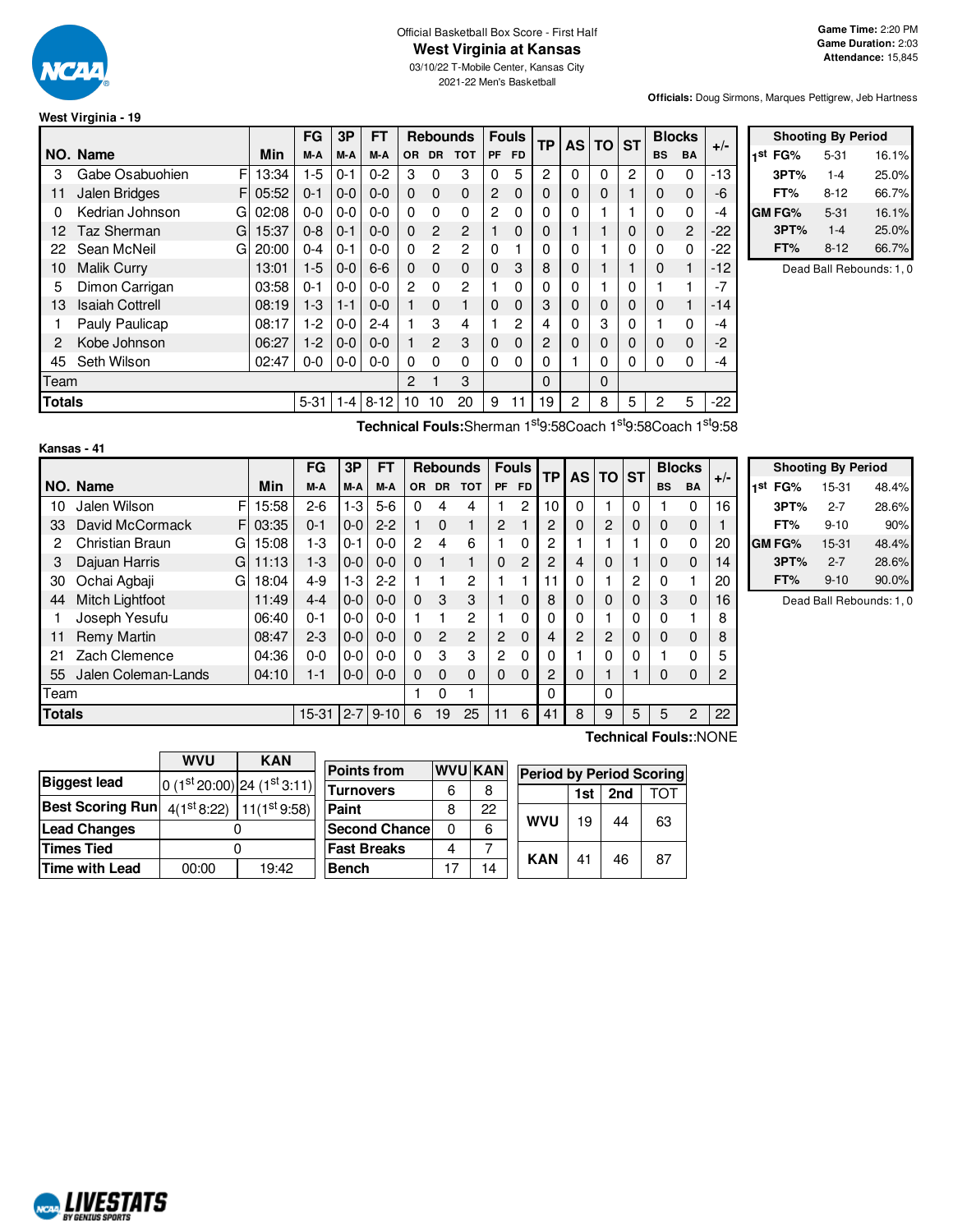

#### **West Virginia at Kansas**

03/10/22 T-Mobile Center, Kansas City 2021-22 Men's Basketball

**Officials:** Doug Sirmons, Marques Pettigrew, Jeb Hartness

#### **Period 2**

| <b>Quarter Starters:</b> |                                                             |                |              |               |                                        |                                                            |
|--------------------------|-------------------------------------------------------------|----------------|--------------|---------------|----------------------------------------|------------------------------------------------------------|
| <b>KAN</b>               | 2 Braun C                                                   | 3 Harris D     |              | 10 Wilson J   | 30 Agbaji O                            | 33 McCormack D                                             |
| WVU                      | 0 Johnson K                                                 | 3 Osabuohien G |              | 11 Bridges J  | 12 Sherman T                           | 22 McNeil S                                                |
| <b>Game Time</b>         | <b>KAN</b>                                                  |                | <b>Score</b> | <b>Diff</b>   |                                        | <b>WVU</b>                                                 |
| 20:00                    | 1 YESUFU J substitution out                                 |                |              |               |                                        |                                                            |
| 20:00                    | 11 MARTIN R substitution out                                |                |              |               |                                        |                                                            |
| 20:00                    | 44 LIGHTFOOT M substitution out                             |                |              |               |                                        |                                                            |
| 20:00                    | 2 BRAUN C substitution in                                   |                |              |               |                                        |                                                            |
| 20:00                    | 3 HARRIS D substitution in                                  |                |              |               |                                        |                                                            |
| 20:00                    | 33 MCCORMACK D substitution in                              |                |              |               |                                        |                                                            |
| 20:00                    |                                                             |                |              |               | 2 JOHNSON K substitution out           |                                                            |
| 20:00                    |                                                             |                |              |               | 5 CARRIGAN D substitution out          |                                                            |
| 20:00                    |                                                             |                |              |               | 0 JOHNSON K substitution in            |                                                            |
| 20:00                    |                                                             |                |              |               | 11 BRIDGES J substitution in           |                                                            |
| 19:51                    |                                                             |                |              |               |                                        | 12 SHERMAN T 2pt FG outside the paint, jump shot missed    |
| 19:49                    |                                                             |                |              |               | 11 BRIDGES J offensive rebound (1)     |                                                            |
| 19:48                    |                                                             |                | 41-21        | 20            | (2)                                    | 11 BRIDGES J 2pt FG second chance in the paint, layup made |
| 19:36                    | 30 AGBAJI O 3pt FG, jump shot missed                        |                |              |               |                                        |                                                            |
| 19:33                    |                                                             |                |              |               | 22 MCNEIL S defensive rebound (3)      |                                                            |
| 19:17                    |                                                             |                | 41-23        | 18            |                                        | 12 SHERMAN T 2pt FG in the paint, layup made (2)           |
| 19:17                    |                                                             |                |              |               | 3 OSABUOHIEN G assist (1)              |                                                            |
| 19:17                    | 3 HARRIS D foul shooting (1 - 1)                            |                |              |               | 12 SHERMAN T foul drawn (1)            |                                                            |
| 19:17                    |                                                             |                | $41 - 24$    | 17            | 12 SHERMAN T free throw 1 - 1 made (3) |                                                            |
| 18:56                    | 33 MCCORMACK D turnover bad pass (3)                        |                |              |               | 11 BRIDGES J steal (2)                 |                                                            |
| 18:53                    | 3 HARRIS D foul shooting (2 - 2)                            |                |              |               | 12 SHERMAN T foul drawn (2)            |                                                            |
| 18:53                    |                                                             |                | 41-25        | 16            | 12 SHERMAN T free throw 1 - 2 made (4) |                                                            |
| 18:53                    |                                                             |                | 41-26        | 15            | 12 SHERMAN T free throw 2 - 2 made (5) |                                                            |
| 18:53                    | Timeout 30 Sec                                              |                |              |               |                                        |                                                            |
| 18:53                    |                                                             |                |              | Timeout media |                                        |                                                            |
| 18:53                    | 33 MCCORMACK D substitution out                             |                |              |               |                                        |                                                            |
| 18:53                    | 44 LIGHTFOOT M substitution in                              |                |              |               |                                        |                                                            |
| 18:32                    | jump ball situation                                         |                |              |               |                                        |                                                            |
| 18:25                    | 10 WILSON J turnover lost ball (2)                          |                |              |               |                                        |                                                            |
| 17:58                    |                                                             |                |              |               |                                        | 11 BRIDGES J 3pt FG from turnover, jump shot missed        |
| 17:55                    | 30 AGBAJI O defensive rebound (3)                           |                |              |               |                                        |                                                            |
| 17:49                    | 30 AGBAJI O 2pt FG fast break in the paint, layup made (13) |                | 43-26        | 17            |                                        |                                                            |
| 17:49                    | 30 AGBAJI O foul drawn (2)                                  |                |              |               | 3 OSABUOHIEN G foul shooting (1 - 1)   |                                                            |
| 17:49                    | 30 AGBAJI O free throw fast break 1 - 1 made (14)           |                | 44-26        | 18            |                                        |                                                            |
| 17:46                    | jump ball situation                                         |                |              |               |                                        |                                                            |
| 17:27                    |                                                             |                |              |               |                                        | 3 OSABUOHIEN G 2pt FG in the paint, layup blocked          |
| 17:27                    | 44 LIGHTFOOT M block (4)                                    |                |              |               |                                        |                                                            |
| 17:27                    |                                                             |                |              |               | offensive rebound (23)                 |                                                            |
| 17:24                    |                                                             |                | 44-28        | 16            | made $(7)$                             | 12 SHERMAN T 2pt FG second chance in the paint, hook shot  |
| 17:05                    |                                                             |                |              |               | 3 OSABUOHIEN G substitution out        |                                                            |
| 17:05                    |                                                             |                |              |               | 1 PAULICAP P substitution in           |                                                            |
| 16:58                    | 30 AGBAJI O foul drawn (3)                                  |                |              |               | 0 JOHNSON K foul personal (3 - 2)      |                                                            |

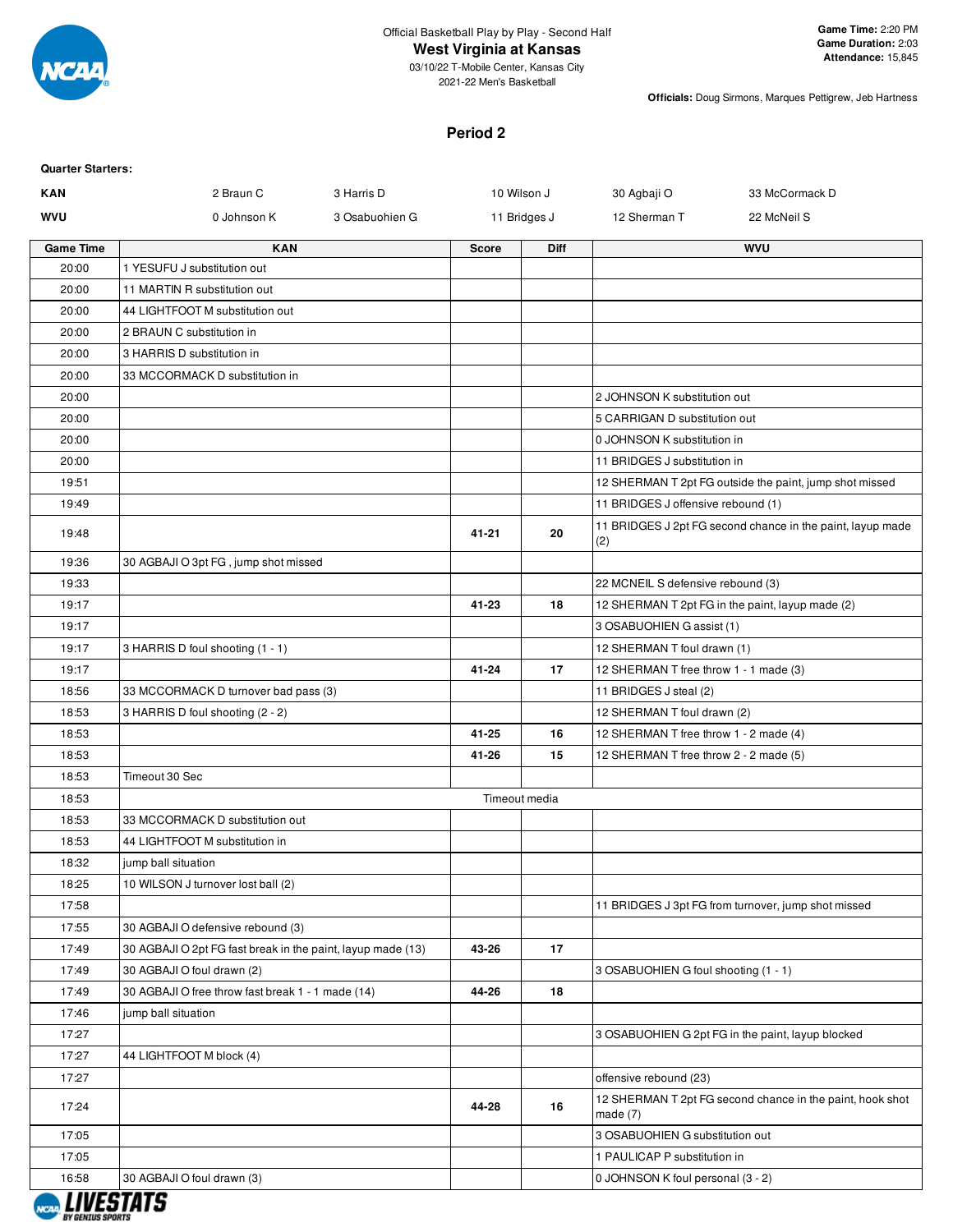

### **West Virginia at Kansas**

03/10/22 T-Mobile Center, Kansas City 2021-22 Men's Basketball

| <b>Game Time</b> | <b>KAN</b>                                                                | <b>Score</b> | <b>Diff</b>   | <b>WVU</b>                                               |
|------------------|---------------------------------------------------------------------------|--------------|---------------|----------------------------------------------------------|
| 16:58            |                                                                           |              |               | 0 JOHNSON K substitution out                             |
| 16:58            |                                                                           |              |               | 10 CURRY M substitution in                               |
| 16:41            | 10 WILSON J 2pt FG in the paint, layup made (12)                          | 46-28        | 18            |                                                          |
| 16:41            | 44 LIGHTFOOT M assist (1)                                                 |              |               |                                                          |
| 16:25            |                                                                           |              |               | 12 SHERMAN T 3pt FG, jump shot missed                    |
| 16:23            | 2 BRAUN C defensive rebound (7)                                           |              |               |                                                          |
| 16:19            | 30 AGBAJI O 2pt FG fast break in the paint, alleyoop made (16)            | 48-28        | 20            |                                                          |
| 16:19            | 3 HARRIS D assist (5)                                                     |              |               |                                                          |
| 16:00            |                                                                           | 48-31        | 17            | 22 MCNEIL S 3pt FG, jump shot made (3)                   |
| 15:44            | 2 BRAUN C 2pt FG in the paint, jump shot made (4)                         | 50-31        | 19            |                                                          |
| 15:20            |                                                                           | 50-34        | 16            | 12 SHERMAN T 3pt FG, jump shot made (10)                 |
| 15:20            |                                                                           |              |               | 22 MCNEIL S assist (1)                                   |
| 15:01            | 10 WILSON J foul offensive (2 - 3)                                        |              |               | 1 PAULICAP P foul drawn (3)                              |
| 15:01            | 10 WILSON J turnover offensive (3)                                        |              |               |                                                          |
| 15:01            |                                                                           |              | Timeout media |                                                          |
| 15:01            |                                                                           |              |               | 11 BRIDGES J substitution out                            |
| 15:01            |                                                                           |              |               | 13 COTTRELL I substitution in                            |
| 14:40            |                                                                           |              |               | 22 MCNEIL S 3pt FG from turnover, jump shot missed       |
| 14:34            | 2 BRAUN C defensive rebound (8)                                           |              |               |                                                          |
| 14:31            | 3 HARRIS D 3pt FG, jump shot missed                                       |              |               |                                                          |
| 14:26            | 44 LIGHTFOOT M offensive rebound (4)                                      |              |               |                                                          |
|                  | 44 LIGHTFOOT M 2pt FG second chance in the paint, layup                   |              |               |                                                          |
| 14:26            | made $(10)$                                                               | 52-34        | 18            |                                                          |
| 14:09            |                                                                           | 52-37        | 15            | 13 COTTRELL I 3pt FG, jump shot made (6)                 |
| 14:09            |                                                                           |              |               | 10 CURRY M assist (1)                                    |
| 13:43            | 2 BRAUN C 3pt FG, jump shot made (7)                                      | 55-37        | 18            |                                                          |
| 13:43            | 3 HARRIS D assist (6)                                                     |              |               |                                                          |
| 13:23            | 10 WILSON J foul personal (3 - 4)                                         |              |               | 13 COTTRELL I foul drawn (1)                             |
| 13:16            |                                                                           |              |               | 1 PAULICAP P 2pt FG in the paint, layup missed           |
| 13:13            | 2 BRAUN C defensive rebound (9)                                           |              |               |                                                          |
| 13:01            | 30 AGBAJI O 3pt FG, jump shot missed                                      |              |               |                                                          |
| 12:56            | 2 BRAUN C offensive rebound (10)                                          |              |               |                                                          |
| 12:53            | 30 AGBAJI O 2pt FG second chance in the paint, driving layup<br>made (18) | 57-37        | 20            |                                                          |
| 12:27            |                                                                           | 57-39        | 18            | 10 CURRY M 2pt FG outside the paint, jump shot made (10) |
| 12:07            | 10 WILSON J 2pt FG outside the paint, jump shot missed                    |              |               |                                                          |
| 12:05            |                                                                           |              |               | 1 PAULICAP P defensive rebound (5)                       |
| 11:58            |                                                                           |              |               | 13 COTTRELL I 2pt FG in the paint, layup missed          |
| 11:55            | 10 WILSON J defensive rebound (5)                                         |              |               |                                                          |
| 11:53            | 3 HARRIS D foul drawn (3)                                                 |              |               | 22 MCNEIL S foul personal (1 - 3)                        |
| 11:53            |                                                                           |              | Timeout media |                                                          |
| 11:53            | 3 HARRIS D substitution out                                               |              |               |                                                          |
| 11:53            | 10 WILSON J substitution out                                              |              |               |                                                          |
| 11:53            | 1 YESUFU J substitution in                                                |              |               |                                                          |
| 11:53            | 11 MARTIN R substitution in                                               |              |               |                                                          |
| 11:53            |                                                                           |              |               | 1 PAULICAP P substitution out                            |
| 11:53            |                                                                           |              |               | 13 COTTRELL I substitution out                           |
| 11:53            |                                                                           |              |               | 3 OSABUOHIEN G substitution in                           |
| 11:53            |                                                                           |              |               | 11 BRIDGES J substitution in                             |
| 11:36            | 11 MARTIN R turnover bad pass (3)                                         |              |               | 12 SHERMAN T steal (1)                                   |
|                  |                                                                           |              |               |                                                          |
|                  |                                                                           |              |               |                                                          |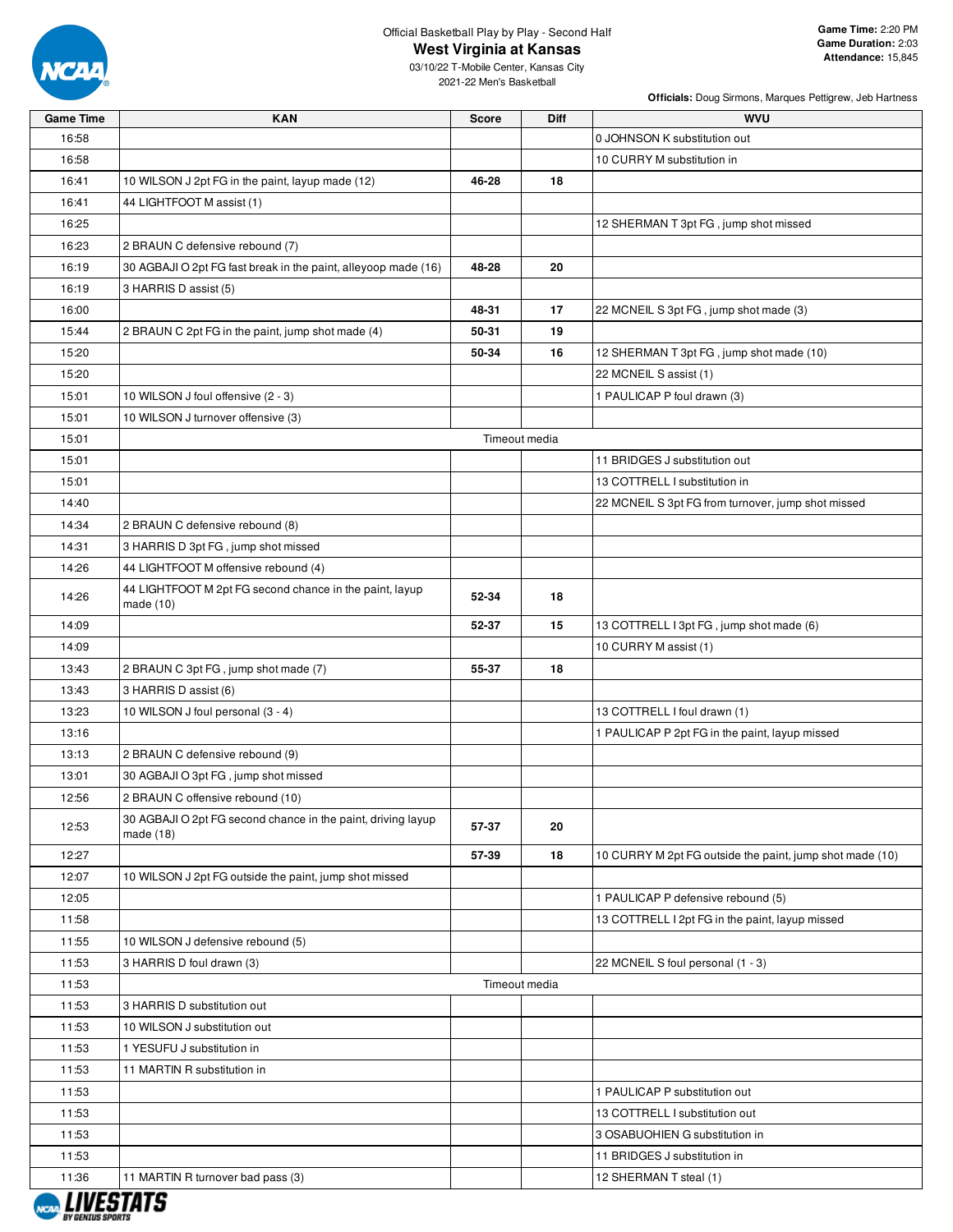

#### **West Virginia at Kansas**

03/10/22 T-Mobile Center, Kansas City 2021-22 Men's Basketball

| <b>Game Time</b> | <b>KAN</b>                                                            | <b>Score</b> | <b>Diff</b> | <b>WVU</b>                                                                   |
|------------------|-----------------------------------------------------------------------|--------------|-------------|------------------------------------------------------------------------------|
| 11:32            |                                                                       | 57-41        | 16          | 10 CURRY M 2pt FG fast break from turnover in the paint, layup<br>made (12)  |
| 11:25            | 2 BRAUN C turnover lost ball (2)                                      |              |             | 12 SHERMAN T steal (2)                                                       |
| 11:20            |                                                                       | $57 - 43$    | 14          | 11 BRIDGES J 2pt FG fast break from turnover in the paint,<br>dunk, made (4) |
| 11:20            |                                                                       |              |             | 10 CURRY M assist (2)                                                        |
| 11:17            | Timeout 30 Sec                                                        |              |             |                                                                              |
| 11:17            | 1 YESUFU J substitution out                                           |              |             |                                                                              |
| 11:17            | 11 MARTIN R substitution out                                          |              |             |                                                                              |
| 11:17            | 3 HARRIS D substitution in                                            |              |             |                                                                              |
| 11:17            | 10 WILSON J substitution in                                           |              |             |                                                                              |
| 10:46            | 2 BRAUN C 2pt FG in the paint, step back jump shot made (9)           | 59-43        | 16          |                                                                              |
| 10:23            |                                                                       |              |             | 22 MCNEIL S 3pt FG, jump shot missed                                         |
| 10:20            | 2 BRAUN C defensive rebound (11)                                      |              |             |                                                                              |
| 10:17            | 3 HARRIS D 2pt FG fast break in the paint, layup made (4)             | 61-43        | 18          |                                                                              |
| 10:17            | 2 BRAUN C assist (2)                                                  |              |             |                                                                              |
| 10:02            | 10 WILSON J foul shooting (4 - 5)                                     |              |             | 10 CURRY M foul drawn (4)                                                    |
| 10:02            |                                                                       | 61-44        | 17          | 10 CURRY M free throw 1 - 2 made (13)                                        |
| 10:02            |                                                                       | 61-45        | 16          | 10 CURRY M free throw 2 - 2 made (14)                                        |
| 10:02            | 10 WILSON J substitution out                                          |              |             |                                                                              |
| 10:02            | 1 YESUFU J substitution in                                            |              |             |                                                                              |
| 10:00            |                                                                       |              |             | 10 CURRY M substitution out                                                  |
| 10:00            |                                                                       |              |             | 12 SHERMAN T substitution out                                                |
| 10:00            |                                                                       |              |             | 0 JOHNSON K substitution in                                                  |
| 10:00            |                                                                       |              |             | 2 JOHNSON K substitution in                                                  |
| 09:41            | 1 YESUFU J 2pt FG outside the paint, jump shot made (2)               | 63-45        | 18          |                                                                              |
| 09:24            | 2 BRAUN C foul shooting (2 - 6)                                       |              |             | 11 BRIDGES J foul drawn (1)                                                  |
| 09:24            |                                                                       |              |             | 11 BRIDGES J free throw 1 - 2 missed                                         |
| 09:24            |                                                                       |              |             | offensive dead ball rebound (2)                                              |
| 09:24            |                                                                       |              |             | 11 BRIDGES J free throw 2 - 2 missed                                         |
| 09:22            | 44 LIGHTFOOT M defensive rebound (5)                                  |              |             |                                                                              |
| 09:04            | 2 BRAUN C 2pt FG in the paint, layup blocked                          |              |             |                                                                              |
| 09:04            |                                                                       |              |             | 3 OSABUOHIEN G block (1)                                                     |
| 09:04            | offensive rebound (35)                                                |              |             |                                                                              |
| 08:54            | 30 AGBAJI O turnover lost ball (2)                                    |              |             | 0 JOHNSON K steal (2)                                                        |
| 08:43            |                                                                       |              |             | 3 OSABUOHIEN G 2pt FG from turnover in the paint, layup<br>blocked           |
| 08:43            | 44 LIGHTFOOT M block (5)                                              |              |             |                                                                              |
| 08:39            | 2 BRAUN C defensive rebound (12)                                      |              |             |                                                                              |
| 08:27            | 30 AGBAJI O 3pt FG, jump shot missed                                  |              |             |                                                                              |
| 08:24            | offensive rebound (37)                                                |              |             |                                                                              |
| 08:24            | 30 AGBAJI O substitution out                                          |              |             |                                                                              |
| 08:24            | 55 COLEMAN-LANDS J substitution in                                    |              |             |                                                                              |
| 08:24            |                                                                       |              |             | 3 OSABUOHIEN G substitution out                                              |
| 08:24            |                                                                       |              |             | 1 PAULICAP P substitution in                                                 |
| 08:21            | 44 LIGHTFOOT M 2pt FG second chance in the paint, hook shot<br>missed |              |             |                                                                              |
| 08:17            | 3 HARRIS D offensive rebound (2)                                      |              |             |                                                                              |
| 08:15            | 55 COLEMAN-LANDS J 3pt FG second chance, jump shot<br>made $(5)$      | 66-45        | 21          |                                                                              |
| 08:15            | 3 HARRIS D assist (7)                                                 |              |             |                                                                              |

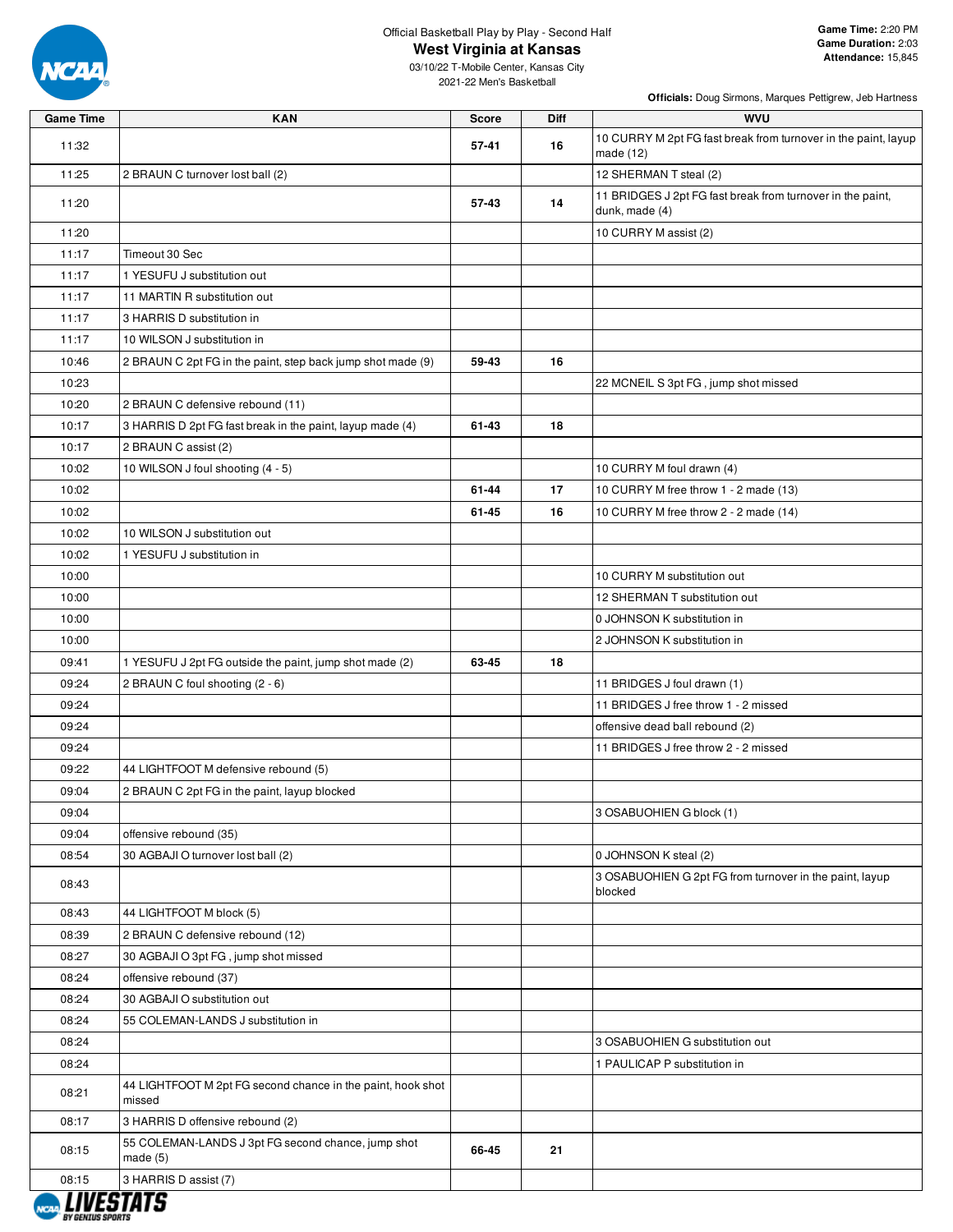

**West Virginia at Kansas**

03/10/22 T-Mobile Center, Kansas City 2021-22 Men's Basketball

| <b>Game Time</b> | <b>KAN</b>                                                              | Score         | <b>Diff</b> | <b>WVU</b>                                                              |
|------------------|-------------------------------------------------------------------------|---------------|-------------|-------------------------------------------------------------------------|
| 07:59            | 44 LIGHTFOOT M foul drawn (1)                                           |               |             | 1 PAULICAP P foul offensive (2 - 4)                                     |
| 07:59            |                                                                         |               |             | 1 PAULICAP P turnover offensive (4)                                     |
| 07:59            |                                                                         | Timeout media |             |                                                                         |
| 07:59            | 44 LIGHTFOOT M substitution out                                         |               |             |                                                                         |
| 07:59            | 33 MCCORMACK D substitution in                                          |               |             |                                                                         |
| 07:28            | 1 YESUFU J 2pt FG from turnover outside the paint, jump shot<br>blocked |               |             |                                                                         |
| 07:28            |                                                                         |               |             | 2 JOHNSON K block (1)                                                   |
| 07:26            | 1 YESUFU J offensive rebound (3)                                        |               |             |                                                                         |
| 07:26            | turnover shot clock (16)                                                |               |             |                                                                         |
| 07:26            |                                                                         |               |             | 11 BRIDGES J substitution out                                           |
| 07:26            |                                                                         |               |             | 3 OSABUOHIEN G substitution in                                          |
| 07:09            |                                                                         |               |             | 22 MCNEIL S 2pt FG from turnover outside the paint, jump shot<br>missed |
| 07:07            | 3 HARRIS D defensive rebound (3)                                        |               |             |                                                                         |
| 06:55            | 55 COLEMAN-LANDS J 2pt FG in the paint, layup made (7)                  | 68-45         | 23          |                                                                         |
| 06:43            |                                                                         |               |             | 22 MCNEIL S 3pt FG, jump shot missed                                    |
| 06:41            | 2 BRAUN C defensive rebound (13)                                        |               |             |                                                                         |
| 06:36            | 55 COLEMAN-LANDS J 3pt FG, jump shot missed                             |               |             |                                                                         |
| 06:32            | 55 COLEMAN-LANDS J offensive rebound (1)                                |               |             |                                                                         |
| 06:22            | 33 MCCORMACK D foul drawn (2)                                           |               |             | 1 PAULICAP P foul shooting (3 - 5)                                      |
| 06:22            | 33 MCCORMACK D free throw 1 - 2 made (3)                                | 69-45         | 24          |                                                                         |
| 06:22            |                                                                         |               |             | 0 JOHNSON K substitution out                                            |
| 06:22            |                                                                         |               |             | 2 JOHNSON K substitution out                                            |
| 06:22            |                                                                         |               |             | 22 MCNEIL S substitution out                                            |
| 06:22            |                                                                         |               |             | 10 CURRY M substitution in                                              |
| 06:22            |                                                                         |               |             | 12 SHERMAN T substitution in                                            |
| 06:22            |                                                                         |               |             | 45 WILSON S substitution in                                             |
| 06:21            | 33 MCCORMACK D free throw 2 - 2 missed                                  |               |             |                                                                         |
| 06:20            |                                                                         |               |             | 12 SHERMAN T defensive rebound (3)                                      |
| 05:59            | 3 HARRIS D steal (2)                                                    |               |             | 10 CURRY M turnover bad pass (2)                                        |
| 05:55            | 3 HARRIS D 2pt FG from turnover in the paint, dunk, made (6)            | 71-45         | 26          |                                                                         |
| 05:50            |                                                                         | 71-47         | 24          | 10 CURRY M 2pt FG in the paint, jump shot made (16)                     |
| 05:50            | 1 YESUFU J foul shooting (2 - 7)                                        |               |             | 10 CURRY M foul drawn (5)                                               |
| 05:50            | 3 HARRIS D substitution out                                             |               |             |                                                                         |
| 05:50            | 24 ADAMS, JR. K substitution in                                         |               |             |                                                                         |
| 05:50            |                                                                         | 71-48         | 23          | 10 CURRY M free throw 1 - 1 made (17)                                   |
| 05:36            | 55 COLEMAN-LANDS J 3pt FG, jump shot missed                             |               |             |                                                                         |
| 05:35            | 2 BRAUN C offensive rebound (14)                                        |               |             |                                                                         |
| 05:35            | 2 BRAUN C foul drawn (1)                                                |               |             | 45 WILSON S foul personal (1 - 6)                                       |
| 05:35            |                                                                         |               |             | 10 CURRY M substitution out                                             |
| 05:35            |                                                                         |               |             | 0 JOHNSON K substitution in                                             |
| 05:22            | 2 BRAUN C foul drawn (2)                                                |               |             | 1 PAULICAP P foul shooting (4 - 7)                                      |
| 05:22            | 2 BRAUN C free throw 1 - 2 made (10)                                    | 72-48         | 24          |                                                                         |
| 05:22            | 2 BRAUN C free throw 2 - 2 made (11)                                    | 73-48         | 25          |                                                                         |
| 04:55            |                                                                         | 73-50         | 23          | 3 OSABUOHIEN G 2pt FG in the paint, jump shot made (4)                  |
| 04:34            | 2 BRAUN C 2pt FG in the paint, driving layup missed                     |               |             |                                                                         |
| 04:31            | 33 MCCORMACK D offensive rebound (2)                                    |               |             |                                                                         |
|                  | 33 MCCORMACK D 2pt FG second chance in the paint, layup                 |               |             |                                                                         |
| 04:30            | missed                                                                  |               |             |                                                                         |

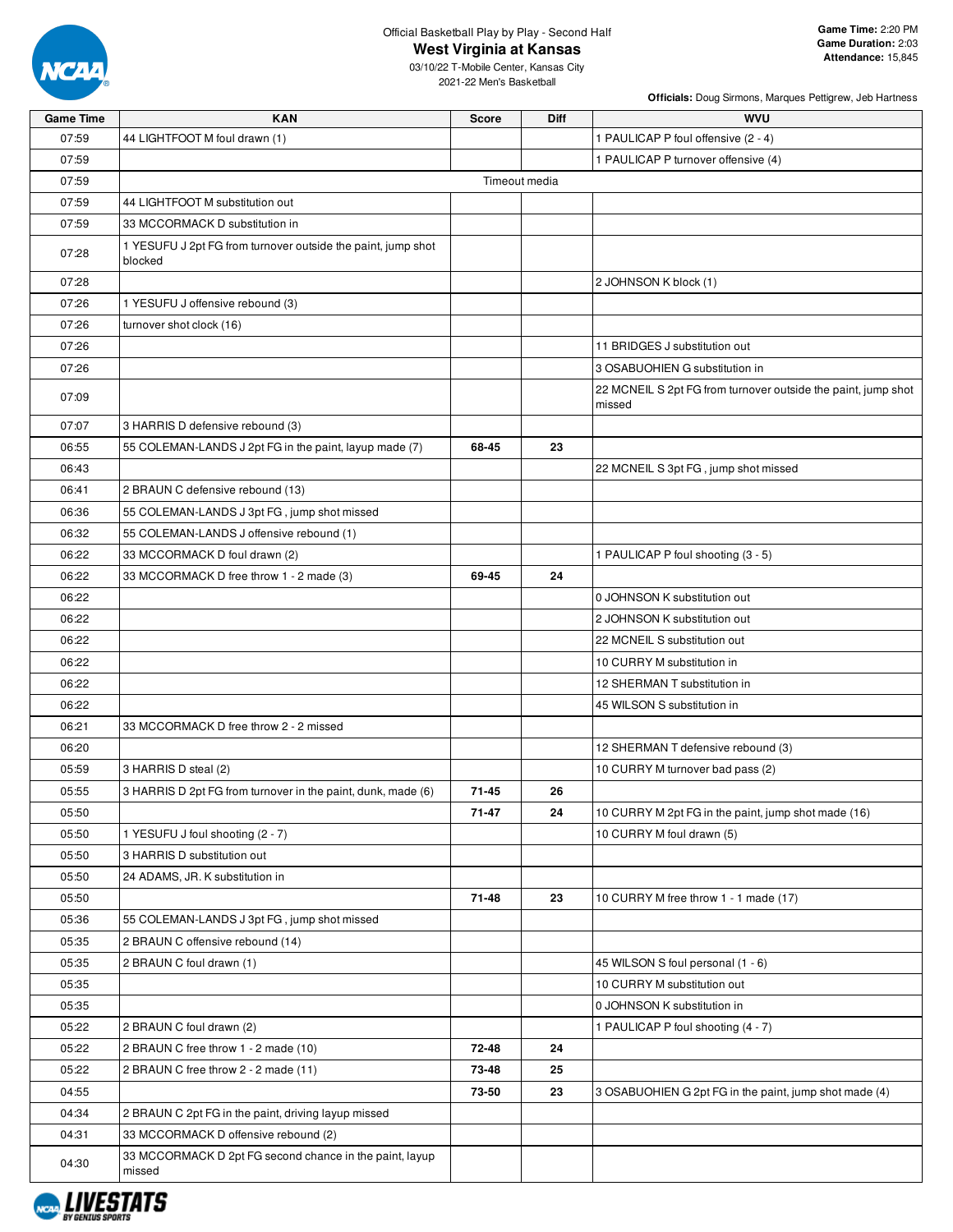

### **West Virginia at Kansas**

03/10/22 T-Mobile Center, Kansas City 2021-22 Men's Basketball

| <b>Game Time</b> | <b>KAN</b>                                                   | <b>Score</b>  | Diff | <b>WVU</b>                                                |
|------------------|--------------------------------------------------------------|---------------|------|-----------------------------------------------------------|
| 04:28            | 33 MCCORMACK D offensive rebound (3)                         |               |      |                                                           |
| 04:27            | 33 MCCORMACK D foul drawn (3)                                |               |      | 3 OSABUOHIEN G foul shooting (2 - 8)                      |
| 04:27            | 33 MCCORMACK D free throw 1 - 2 made (4)                     | 74-50         | 24   |                                                           |
| 04:27            | 2 BRAUN C substitution out                                   |               |      |                                                           |
| 04:27            | 10 WILSON J substitution in                                  |               |      |                                                           |
| 04:27            |                                                              |               |      | 1 PAULICAP P substitution out                             |
| 04:27            |                                                              |               |      | 3 OSABUOHIEN G substitution out                           |
| 04:27            |                                                              |               |      | 11 BRIDGES J substitution in                              |
| 04:27            |                                                              |               |      | 13 COTTRELL I substitution in                             |
| 04:27            | 33 MCCORMACK D free throw 2 - 2 made (5)                     | 75-50         | 25   |                                                           |
| 04:18            | 24 ADAMS, JR. K foul personal (1 - 8)                        |               |      | 0 JOHNSON K foul drawn (1)                                |
| 04:18            |                                                              | 75-51         | 24   | 0 JOHNSON K 1&1 free throw 1 made (1)                     |
| 04:14            |                                                              |               |      | 0 JOHNSON K 1&1 free throw 2 missed                       |
| 04:13            | 33 MCCORMACK D defensive rebound (4)                         |               |      |                                                           |
| 04:02            | 1 YESUFU J 3pt FG, jump shot missed                          |               |      |                                                           |
| 03:58            |                                                              |               |      | 13 COTTRELL I defensive rebound (2)                       |
| 03:57            | 1 YESUFU J foul shooting (3 - 9)                             |               |      | 0 JOHNSON K foul drawn (2)                                |
| 03:57            |                                                              | Timeout media |      |                                                           |
| 03:57            |                                                              |               |      | 13 COTTRELL I substitution out                            |
| 03:57            |                                                              |               |      | 10 CURRY M substitution in                                |
| 03:57            |                                                              | 75-52         | 23   | 0 JOHNSON K free throw fast break 1 - 2 made (2)          |
| 03:57            |                                                              | 75-53         | 22   | 0 JOHNSON K free throw fast break 2 - 2 made (3)          |
| 03:37            | 33 MCCORMACK D 2pt FG in the paint, hook shot made (7)       | 77-53         | 24   |                                                           |
|                  |                                                              |               |      | 12 SHERMAN T 2pt FG in the paint, turnaround jump shot    |
| 03:18            |                                                              |               |      | missed                                                    |
| 03:09            | 33 MCCORMACK D defensive rebound (5)                         |               |      |                                                           |
| 03:02            | 33 MCCORMACK D 2pt FG in the paint, dunk, made (9)           | 79-53         | 26   |                                                           |
| 03:02            | 24 ADAMS, JR. K assist (1)                                   |               |      |                                                           |
| 02:55            |                                                              |               |      | 10 CURRY M substitution out                               |
| 02:55            |                                                              |               |      | 13 COTTRELL I substitution in                             |
| 02:44            |                                                              | 79-56         | 23   | 13 COTTRELL I 3pt FG, jump shot made (9)                  |
| 02:44            |                                                              |               |      | 0 JOHNSON K assist (1)                                    |
| 02:26            | 10 WILSON J 3pt FG, jump shot made (15)                      | 82-56         | 26   |                                                           |
| 02:26            | 24 ADAMS, JR. K assist (2)                                   |               |      |                                                           |
| 02:24            | Timeout 30 Sec                                               |               |      |                                                           |
| 02:24            | 10 WILSON J substitution out                                 |               |      |                                                           |
| 02:24            | 33 MCCORMACK D substitution out                              |               |      |                                                           |
| 02:24            | 55 COLEMAN-LANDS J substitution out                          |               |      |                                                           |
| 02:24            | 11 MARTIN R substitution in                                  |               |      |                                                           |
| 02:24            | 12 TEAHAN C substitution in                                  |               |      |                                                           |
| 02:24            | 21 CLEMENCE Z substitution in                                |               |      |                                                           |
| 02:24            |                                                              |               |      | 45 WILSON S substitution out                              |
| 02:24            |                                                              |               |      | 10 CURRY M substitution in                                |
| 02:14            |                                                              |               |      | 10 CURRY M 2pt FG outside the paint, jump shot missed     |
| 02:11            | 1 YESUFU J defensive rebound (4)                             |               |      |                                                           |
| 02:08            | 21 CLEMENCE Z 2pt FG fast break in the paint, layup made (2) | 84-56         | 28   |                                                           |
| 02:08            | 1 YESUFU J assist (1)                                        |               |      |                                                           |
| 01:46            |                                                              | 84-58         | 26   | 11 BRIDGES J 2pt FG outside the paint, jump shot made (6) |
| 01:46            |                                                              |               |      | 13 COTTRELL I assist (1)                                  |

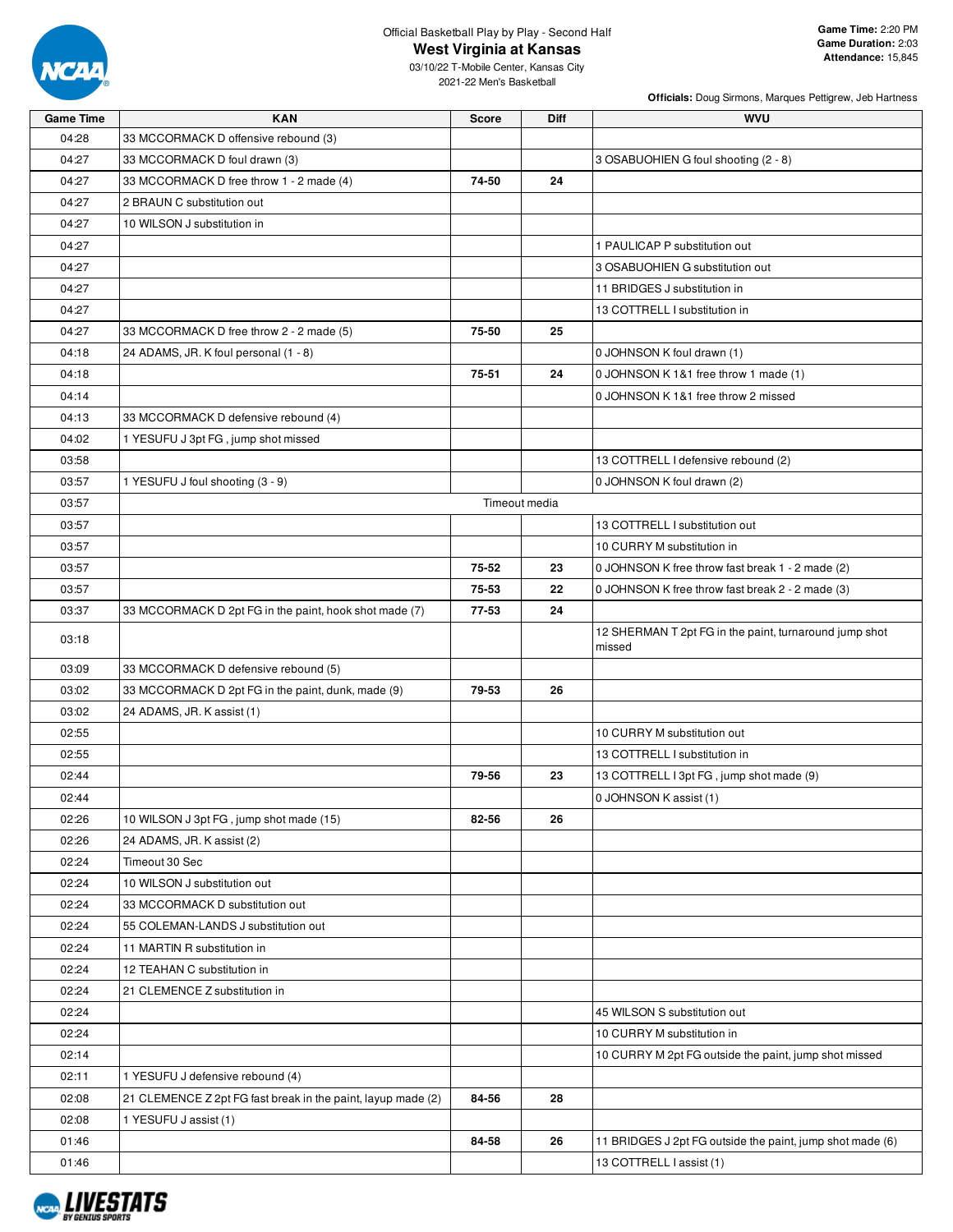

#### **West Virginia at Kansas**

03/10/22 T-Mobile Center, Kansas City 2021-22 Men's Basketball

**Game Time:** 2:20 PM **Game Duration:** 2:03 **Attendance:** 15,845

| <b>Game Time</b> | <b>KAN</b>                                            | Score                | <b>Diff</b> | <b>WVU</b>                             |
|------------------|-------------------------------------------------------|----------------------|-------------|----------------------------------------|
| 01:26            | 24 ADAMS, JR. K 2pt FG in the paint, jump shot missed |                      |             |                                        |
| 01:23            |                                                       |                      |             | 13 COTTRELL I defensive rebound (3)    |
| 01:19            |                                                       | 84-61                | 23          | 0 JOHNSON K 3pt FG, jump shot made (6) |
| 01:16            |                                                       |                      |             | Timeout 30 Sec                         |
| 01:16            |                                                       |                      |             | 12 SHERMAN T substitution out          |
| 01:16            |                                                       |                      |             | 2 JOHNSON K substitution in            |
| 00:54            | 12 TEAHAN C 3pt FG, turnaround jump shot made (3)     | 87-61                | 26          |                                        |
| 00:54            | 21 CLEMENCE Z assist (2)                              |                      |             |                                        |
| 00:45            | 12 TEAHAN C foul shooting (1 - 10)                    |                      |             | 10 CURRY M foul drawn (6)              |
| 00:45            |                                                       | 87-62                | 25          | 10 CURRY M free throw 1 - 2 made (18)  |
| 00:45            |                                                       | 87-63                | 24          | 10 CURRY M free throw 2 - 2 made (19)  |
| 00:30            | 24 ADAMS, JR. K turnover lost ball (1)                |                      |             | 0 JOHNSON K steal (3)                  |
| 00:26            | 11 MARTIN R steal (1)                                 |                      |             | 10 CURRY M turnover lost ball (3)      |
|                  |                                                       | <b>END OF GAME</b>   |             |                                        |
|                  |                                                       | <b>KAN 87-63 WVU</b> |             |                                        |

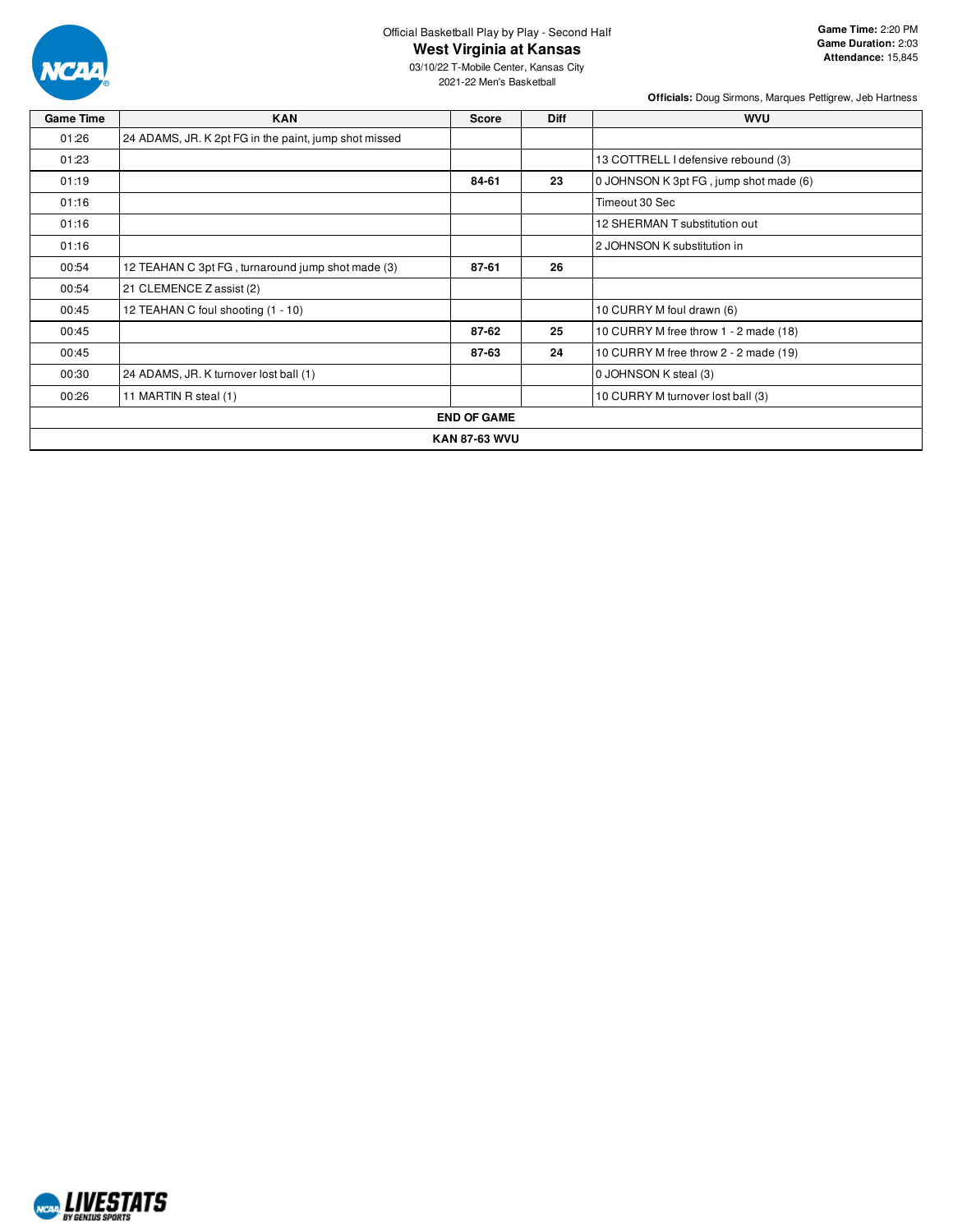

**Officials:** Doug Sirmons, Marques Pettigrew, Jeb Hartness

**Shooting By Period 2 nd FG%** 14-27 51.9% **3PT%** 5-10 50.0% **FT%** 11-14 78.6% **GM FG%** 14-27 51.9% **3PT%** 5-10 50.0% **FT%** 11-14 78.6% Dead Ball Rebounds: 1, 0

#### **West Virginia - 44**

|               |                        |       | <b>FG</b> | 3P      | FT               |           |             | <b>Rebounds</b> |          | <b>Fouls</b> | <b>TP</b> | <b>AS</b> | TO.      | <b>ST</b> |             | <b>Blocks</b> |            |
|---------------|------------------------|-------|-----------|---------|------------------|-----------|-------------|-----------------|----------|--------------|-----------|-----------|----------|-----------|-------------|---------------|------------|
|               | NO. Name               | Min   | M-A       | M-A     | M-A              | <b>OR</b> | <b>DR</b>   | <b>TOT</b>      | PF       | <b>FD</b>    |           |           |          |           | <b>BS</b>   | <b>BA</b>     | $+/-$      |
| 3             | F<br>Gabe Osabuohien   | 09:23 | $1-3$     | $0-0$   | $0 - 0$          | 0         | 0           | 0               | 2        | 0            | 2         |           | 0        | 0         |             | 2             | 3          |
| 11            | Jalen Bridges<br>F     | 13:53 | $3-4$     | $0 - 1$ | $0 - 2$          | 1         | $\Omega$    | 1               | 0        |              | 6         | 0         | 0        |           | 0           | $\Omega$      | 3          |
| 0             | Kedrian Johnson<br>G   | 12:15 | $1 - 1$   | 1-1     | $3-4$            | 0         | $\Omega$    | $\Omega$        |          | $\mathbf{2}$ | 6         |           | 0        | 2         | $\Omega$    | $\Omega$      | -3         |
| 12            | Taz Sherman<br>G       | 15:06 | $3-6$     | $1-2$   | $3-3$            | $\Omega$  |             | 1               | $\Omega$ | 2            | 10        | $\Omega$  | 0        | 2         | $\mathbf 0$ | $\Omega$      | 7          |
| 22            | Sean McNeil<br>G       | 13:38 | $1-5$     | 1-4     | $0 - 0$          | $\Omega$  |             |                 |          | 0            | 3         |           | 0        | 0         | 0           | $\mathbf 0$   | -2         |
| 5             | Dimon Carrigan         | 00:00 | $0 - 0$   | $0 - 0$ | $0 - 0$          | $\Omega$  | $\mathbf 0$ | $\Omega$        | 0        | $\Omega$     | $\Omega$  | $\Omega$  | 0        | 0         | 0           | $\Omega$      | 0          |
|               | Pauly Paulicap         | 09:09 | $0 - 1$   | $0 - 0$ | $0 - 0$          | $\Omega$  |             |                 | 3        |              | 0         | $\Omega$  |          | 0         | $\Omega$    | $\Omega$      | -8         |
| 10            | <b>Malik Curry</b>     | 11:11 | $3-4$     | $0 - 0$ | $5 - 5$          | $\Omega$  | $\Omega$    | $\Omega$        | 0        | 3            | 11        | 2         | 2        | $\Omega$  | $\Omega$    | $\Omega$      |            |
| 13            | <b>Isaiah Cottrell</b> | 06:33 | $2 - 3$   | $2 - 2$ | $0 - 0$          | $\Omega$  | 2           | 2               | 0        |              | 6         |           | 0        | 0         | $\Omega$    | $\mathbf 0$   | 0          |
| 2             | Kobe Johnson           | 04:54 | $0 - 0$   | $0 - 0$ | $0 - 0$          | 0         | $\mathbf 0$ | 0               | $\Omega$ | $\Omega$     | $\Omega$  | 0         | 0        | 0         |             | $\Omega$      | -9         |
| 45            | Seth Wilson            | 03:58 | $0-0$     | $0-0$   | $0 - 0$          | $\Omega$  | 0           | $\Omega$        |          | 0            | 0         | $\Omega$  | 0        | 0         | $\Omega$    | $\Omega$      | $-2$       |
| Team          |                        |       |           |         |                  |           | $\Omega$    | 1               |          |              | $\Omega$  |           | $\Omega$ |           |             |               |            |
| <b>Totals</b> |                        |       |           |         | 14-27 5-10 11-14 | 2         | 5           |                 | 8        | 10           | 44        | 6         | 3        | 5         | 2           | 2             | $-2$       |
|               |                        |       |           |         |                  |           |             |                 |          |              |           |           |          |           | .           |               | $\sqrt{2}$ |

#### **Kansas - 46**

**Technical Fouls:**:NONE

|               |                       |       | FG         | 3P      | <b>FT</b> |                |          | <b>Rebounds</b> |                 | <b>Fouls</b> | <b>TP</b> | AS             | TO.      | <b>ST</b> |                | <b>Blocks</b>         |       |  |
|---------------|-----------------------|-------|------------|---------|-----------|----------------|----------|-----------------|-----------------|--------------|-----------|----------------|----------|-----------|----------------|-----------------------|-------|--|
|               | NO. Name              | Min   | M-A        | M-A     | M-A       | OR.            |          | DR TOT          | PF              | <b>FD</b>    |           |                |          |           | <b>BS</b>      | <b>BA</b>             | $+/-$ |  |
| 10            | F<br>Jalen Wilson     | 11:25 | $2 - 3$    | 1-1     | $0 - 0$   | 0              |          |                 | 3               | 0            | 5         | 0              | 2        | 0         | 0              | 0                     | 0     |  |
| 33            | David McCormack<br>F  | 06:42 | $2 - 3$    | $0 - 0$ | $3 - 4$   | $\overline{2}$ | 2        | 4               | $\Omega$        | 2            |           | 0              |          | 0         | 0              | $\mathbf 0$           | $-2$  |  |
| 2             | Christian Braun<br>GI | 15:33 | $3-5$      | 1-1     | $2 - 2$   | 2              | 6        | 8               |                 | 2            | 9         |                |          | 0         | 0              |                       | 2     |  |
| 3             | Dajuan Harris<br>GI   | 13:34 | $2 - 3$    | $0 - 1$ | $0-0$     |                |          | $\overline{c}$  | 2               |              | 4         | 3              | 0        |           | $\mathbf 0$    | 0                     | 6     |  |
| 30            | Ochai Agbaji<br>GI    | 11:36 | $3-6$      | $0 - 3$ | $1 - 1$   | $\Omega$       |          |                 | 0               | 2            |           | 0              |          | 0         | 0              | 0                     | $-4$  |  |
| 44            | Mitch Lightfoot       | 10:54 | $1 - 2$    | $0 - 0$ | $0 - 0$   | 1              |          | 2               | 0               |              | 2         |                | $\Omega$ | 0         | 2              | 0                     | 6     |  |
|               | Joseph Yesufu         | 10:38 | $1 - 3$    | $0 - 1$ | $0 - 0$   |                |          | 2               | 2               | $\Omega$     | 2         |                | 0        | 0         | 0              |                       | 4     |  |
| 11            | <b>Remy Martin</b>    | 03:00 | $0-0$      | $0 - 0$ | $0-0$     | $\Omega$       | 0        | 0               | $\mathbf 0$     | 0            | 0         | 0              |          |           | 0              | 0                     | -6    |  |
| 55            | Jalen Coleman-Lands   | 06:00 | $2 - 4$    | 1-3     | $0-0$     |                | 0        |                 | 0               | $\Omega$     | 5         | 0              | 0        | 0         | 0              | 0                     | 8     |  |
| 24            | KJ Adams, Jr.         | 05:50 | $0 - 1$    | $0 - 0$ | $0 - 0$   | $\Omega$       | $\Omega$ | 0               | 1               | $\Omega$     | 0         | $\overline{c}$ |          | 0         | $\Omega$       | 0                     | 0     |  |
| 12            | Chris Teahan          | 02:24 | $1 - 1$    | 1-1     | $0 - 0$   | $\Omega$       | 0        | 0               |                 | 0            | 3         | 0              | $\Omega$ | 0         | 0              | 0                     | -2    |  |
| 21            | Zach Clemence         | 02:24 | $1 - 1$    | $0 - 0$ | $0 - 0$   | 0              | 0        | 0               | $\Omega$        | 0            | 2         |                | $\Omega$ | 0         | 0              | 0                     | $-2$  |  |
| Team          |                       |       |            |         |           | 2              | 0        | 2               |                 |              | $\Omega$  |                |          |           |                |                       |       |  |
| <b>Totals</b> |                       |       | 18-32 4-11 |         | $6 - 7$   | 10             | 13       | 23              | 10 <sup>1</sup> | 8            | 46        | 9              | 8        | 2         | $\mathfrak{p}$ | 2                     | 2     |  |
|               |                       |       |            |         |           |                |          |                 |                 |              |           |                |          |           |                | Technical Fouls::NONE |       |  |

|                     | <b>Shooting By Period</b> |       |
|---------------------|---------------------------|-------|
| 2 <sup>nd</sup> FG% | 18-32                     | 56.3% |
| 3PT%                | $4 - 11$                  | 36.4% |
| FT%                 | 6-7                       | 85.7% |
| <b>GM FG%</b>       | 18-32                     | 56.3% |
| 3PT%                | $4 - 11$                  | 36.4% |
| FT%                 | $6 - 7$                   | 85.7% |
|                     |                           |       |

Dead Ball Rebounds: 0, 0

|                                                             | <b>WVU</b> | <b>KAN</b>                              |
|-------------------------------------------------------------|------------|-----------------------------------------|
| <b>Biggest lead</b>                                         |            | 0 (1st 20:00) 28 (2 <sup>nd</sup> 2:08) |
| Best Scoring Run $7(2^{nd} 18:53)$ 10(2 <sup>nd</sup> 5:55) |            |                                         |
| <b>Lead Changes</b>                                         |            |                                         |
| <b>Times Tied</b>                                           |            |                                         |
| Time with Lead                                              | 00:00      | 19:51                                   |

**NCAL LIVESTATS** 

| <b>Points from</b> | <b>WVU KAN</b> |    | <b>Period by Period Scoring</b> |     |                 |     |
|--------------------|----------------|----|---------------------------------|-----|-----------------|-----|
| Turnovers          |                |    |                                 | 1st | 2 <sub>nd</sub> | гот |
| Paint              | 14             | 26 |                                 |     |                 |     |
| Second Chancel     | 4              | 12 | <b>WVU</b>                      | 19  | 44              | 63  |
| <b>Fast Breaks</b> | 6              | 9  | <b>KAN</b>                      |     |                 | 87  |
| Bench              | 17             | 14 |                                 | 41  | 46              |     |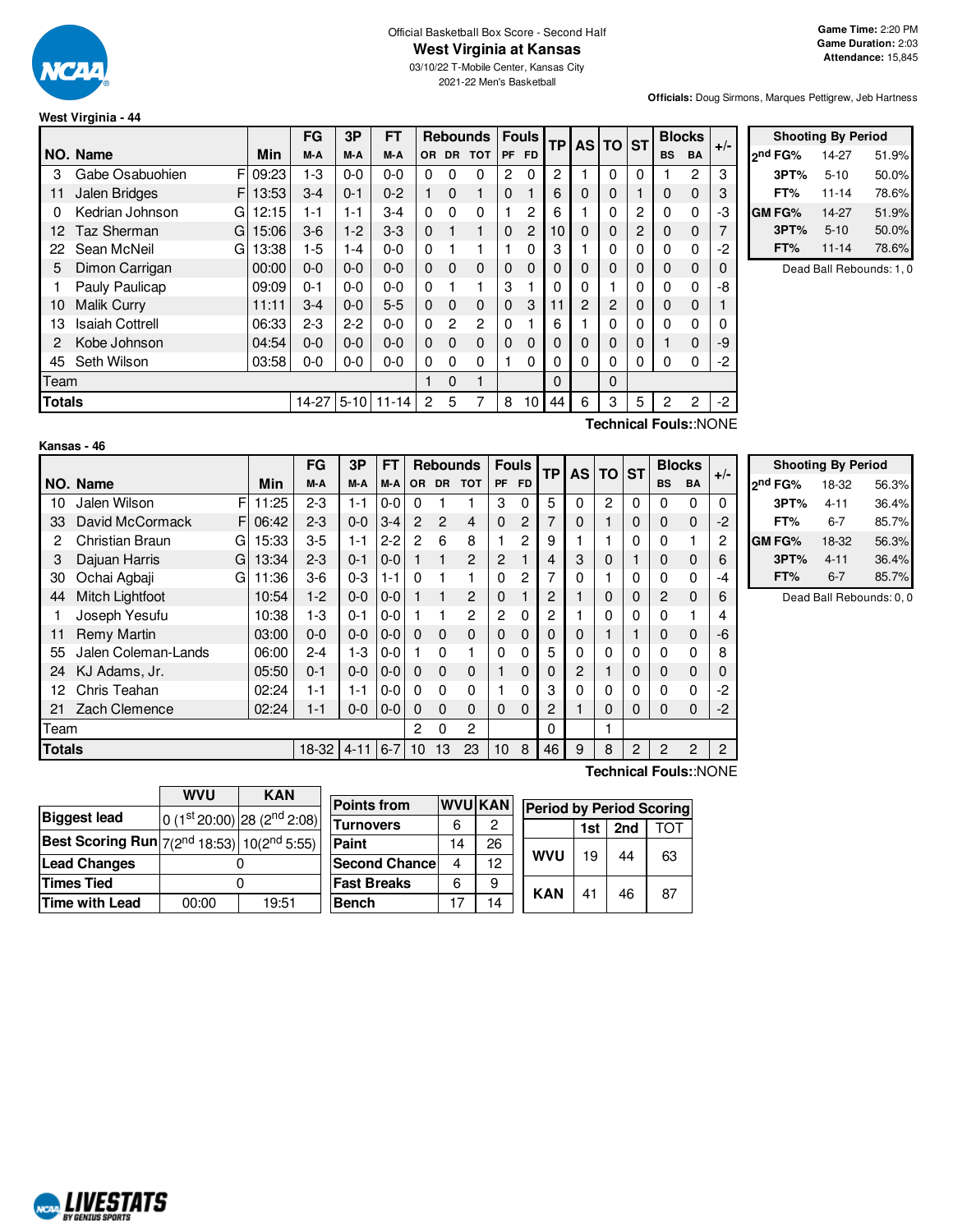

{ Players => All; } FG Types => All; Results => All;





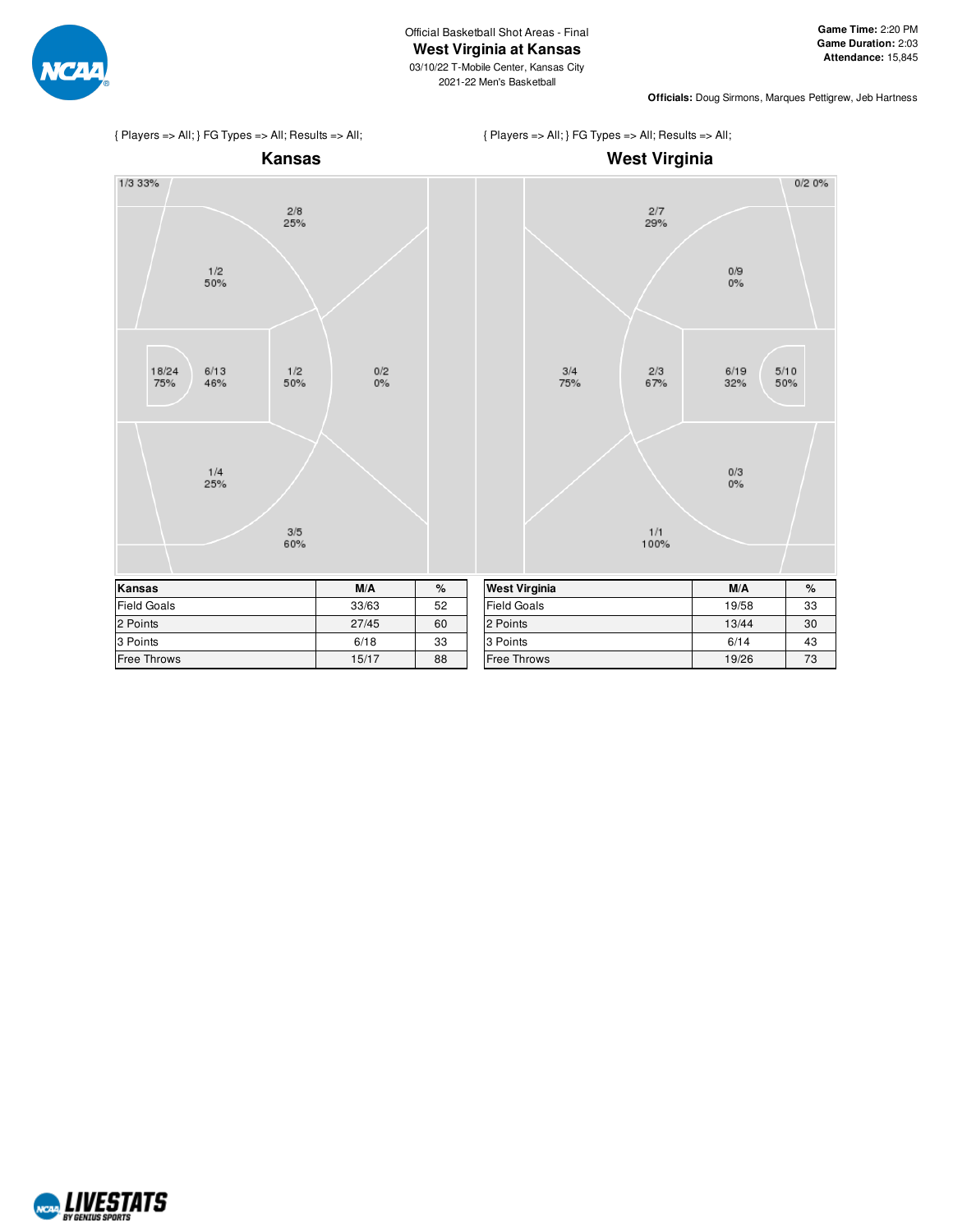

2021-22 Men's Basketball

# **West Virginia**

**Officials:** Doug Sirmons, Marques Pettigrew, Jeb Hartness

| No             | Name                   |       | <b>Mins</b> |           | <b>Score</b> |       | <b>Points Diff</b> |      | Points per Min |                | <b>Assists</b> |    | <b>Rebounds</b> |                          | <b>Steals</b>   |                | Turnovers      |
|----------------|------------------------|-------|-------------|-----------|--------------|-------|--------------------|------|----------------|----------------|----------------|----|-----------------|--------------------------|-----------------|----------------|----------------|
|                |                        | On    | Off         | On        | <b>Off</b>   | On    | Off                | On   | Off            | On             | <b>Off</b>     | On | Off             | On                       | Off             | On             | Off            |
| $\mathbf 0$    | Kedrian Johnson        | 14:23 | 25:37       | $24 - 31$ | $39 - 56$    | $-7$  | $-17$              | .67  | 1.52           | 3              | 5              | 6  | 21              | 4                        | 6               | 3              | 8              |
|                | Pauly Paulicap         | 17:26 | 22:34       | $27 - 39$ | $36 - 48$    | $-12$ | $-12$              | 1.55 | 1.60           | 4              | 4              | 8  | 19              |                          | 9               | 6              | 5              |
| $\overline{2}$ | Kobe Johnson           | 11:21 | 28:39       | 11 - 22   | $52 - 65$    | $-11$ | $-13$              | 0.97 | 1.82           |                |                | 9  | 18              | 4                        | 6               |                |                |
| 3              | Gabe Osabuohien        | 22:57 | 17:03       | $32 - 42$ | $31 - 45$    | $-10$ | $-14$              | 1.39 | 1.82           | 2              | 6              | 19 | 8               | 9                        |                 | 6              | 5              |
| 5              | Dimon Carrigan         | 03:58 | 36:02       | $4 - 11$  | $59 - 76$    | $-7$  | $-17$              | 1.01 | .64            | $\Omega$       | 8              |    | 20              | $\Omega$                 | 10 <sup>1</sup> | $\overline{2}$ | 9              |
| 10             | <b>Malik Curry</b>     | 24:12 | 15:48       | $43 - 54$ | $20 - 33$    | $-11$ | $-13$              | 1.78 | 1.27           | 5              | 3              | 16 | 11              |                          | 3               | ⇁              | 4              |
| 11             | Jalen Bridges          | 19:45 | 20:15       | $36 - 39$ | $27 - 48$    | -3    | $-21$              | .82  | 1.33           | 5              | 3              | 9  | 18              | $\overline{\phantom{0}}$ | 3               | 5              | 6              |
| 12             | Taz Sherman            | 30:43 | 09:17       | $54 - 69$ | $9 - 18$     | $-15$ | -9                 | 1.76 | 0.97           | $\overline{ }$ |                | 23 | 4               | 6                        | 4               | 8              | 3              |
| 13             | <b>Isaiah Cottrell</b> | 14:52 | 25:08       | $25 - 39$ | $38 - 48$    | $-14$ | $-10$              | .68  | 1.51           | 5              | 3              |    | 16              | 3                        |                 | 3              | 8              |
| 22             | Sean McNeil            | 33:38 | 06:22       | $45 - 69$ | $18 - 18$    | $-24$ | $\Omega$           | 1.34 | 2.83           | 6              | 2              | 24 | 3               | 9                        |                 | 9              | $\overline{2}$ |
| 45             | Seth Wilson            | 06:45 | 33:15       | 14 - 20   | $49 - 67$    | $-6$  | $-18$              | 2.07 | 1.47           | $\overline{c}$ | 6              | 3  | 24              | 0                        | 10              | 2              | 9              |

#### **Kansas**

| <b>No</b>      | Name                |       | <b>Mins</b> |           | <b>Score</b> |                | <b>Points Diff</b> |      | Points per Min |                | <b>Assists</b> |    | <b>Rebounds</b> |                | <b>Steals</b>  |                | <b>Turnovers</b>         |
|----------------|---------------------|-------|-------------|-----------|--------------|----------------|--------------------|------|----------------|----------------|----------------|----|-----------------|----------------|----------------|----------------|--------------------------|
|                |                     | On    | Off         | On        | Off          | On             | Off                | On   | Off            | On             | Off            | On | Off             | On             | Off            | On             | Off                      |
|                | Joseph Yesufu       | 17:18 | 22:42       | $39 - 27$ | $48 - 36$    | 12             | 12                 | 2.25 | 2.11           |                | 10             | 24 | 24              | 3              | 4              | 10             | $\overline{\phantom{0}}$ |
| $\overline{c}$ | Christian Braun     | 30:41 | 09:19       | $66 - 44$ | $21 - 19$    | 22             | $\overline{2}$     | 2.15 | 2.25           | 12             | 5              | 41 |                 | 5              | $\overline{c}$ | 14             | 3                        |
| 3              | Dajuan Harris       | 24:47 | 15:13       | $54 - 34$ | $33 - 29$    | 20             | 4                  | 2.18 | 2.17           | 11             | 6              | 32 | 16              | 5              | $\overline{c}$ | 8              | 9                        |
| 10             | Jalen Wilson        | 27:23 | 12:37       | $61 - 45$ | $26 - 18$    | 16             | 8                  | 2.23 | 2.06           | 13             | 4              | 28 | 20              |                | 3              | 10             | $\overline{\phantom{0}}$ |
| 11             | Remy Martin         | 11:47 | 28:13       | $22 - 20$ | $65 - 43$    | $\overline{2}$ | 22                 | .87  | 2.30           | 4              | 13             | 11 | 37              | $\overline{2}$ | 5              | 9              | 8                        |
| 12             | Chris Teahan        | 02:24 | 37:36       | $5 - 7$   | $82 - 56$    | $-2$           | 26                 | 2.08 | 2.18           | $\overline{2}$ | 15             |    | 47              |                | 6              |                | 16                       |
| 21             | Zach Clemence       | 07:00 | 33:00       | $16 - 13$ | $71 - 50$    | 3              | 21                 | 2.29 | 2.15           | 4              | 13             | 8  | 40              | 3              | 4              |                | 16                       |
| 24             | KJ Adams, Jr.       | 05:50 | 34:10       | $16 - 16$ | $71 - 47$    | $\Omega$       | 24                 | 2.74 | 2.08           | 4              | 13             | 6  | 42              |                | 6              |                | 16                       |
| 30             | Ochai Agbaji        | 29:40 | 10:20       | $58 - 42$ | $29 - 21$    | 16             | 8                  | .96  | 2.81           | 12             | 5              | 34 | 14              | 5              | 2              | 13             | 4                        |
| 33             | David McCormack     | 10:17 | 29:43       | $20 - 21$ | $67 - 42$    | $-1$           | 25                 | .94  | 2.25           | 3              | 14             | 13 | 35              |                | 6              | 4              | 13                       |
| 44             | Mitch Lightfoot     | 22:43 | 17:17       | $51 - 29$ | $36 - 34$    | 22             | $\overline{2}$     | 2.25 | 2.08           | 10             |                | 27 | 21              | 3              | 4              | 12             | 5                        |
| 55             | Jalen Coleman-Lands | 10:10 | 29:50       | $27 - 17$ | $60 - 46$    | 10             | 14                 | 2.66 | 2.01           | 3              | 14             | 15 | 33              | $\overline{2}$ | 5              | $\overline{c}$ | 15                       |

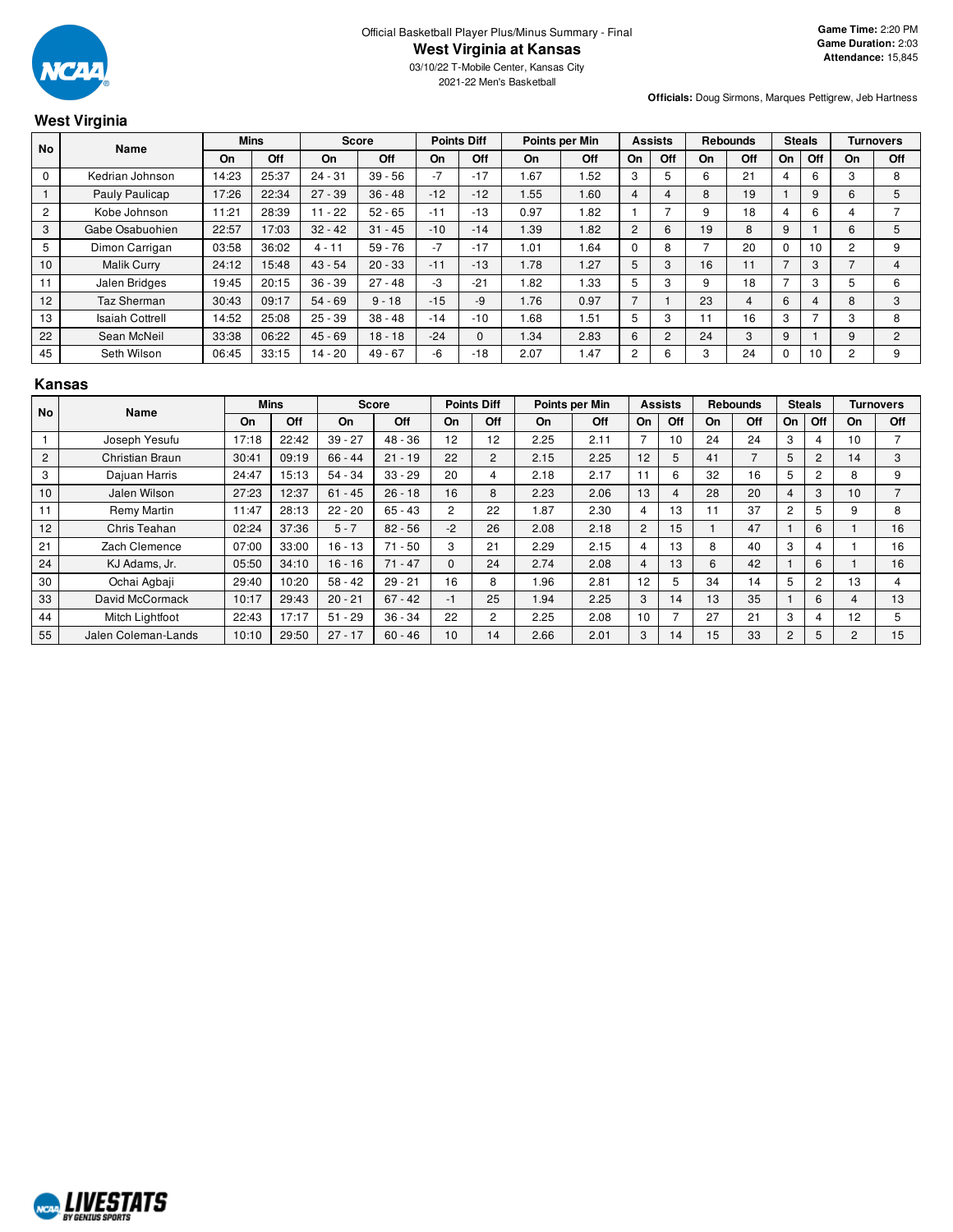

Official Basketball Shot Chart - Final **West Virginia at Kansas** 03/10/22 T-Mobile Center, Kansas City 2021-22 Men's Basketball

**Officials:** Doug Sirmons, Marques Pettigrew, Jeb Hartness

# Players => AllFG Types=>AllResults=>All **West Virginia**





**Blow Up Chart**



| <b>West Virginia</b> | M/A   | %  | <b>West Virginia</b>     | M/A       | $\%$ |
|----------------------|-------|----|--------------------------|-----------|------|
| Field Goals          | 19/58 | 33 | Points in the Paint      | 22(11/29) | 38   |
| 2 Points             | 13/44 | 30 | <b>Fast Break Points</b> | 10(6/6)   | 100  |
| 3 Points             | 6/14  | 43 | Second Chance Points     | 4(2/10)   | 20   |
| <b>Free Throws</b>   | 19/26 | 73 | Effective FG%            | 38        |      |

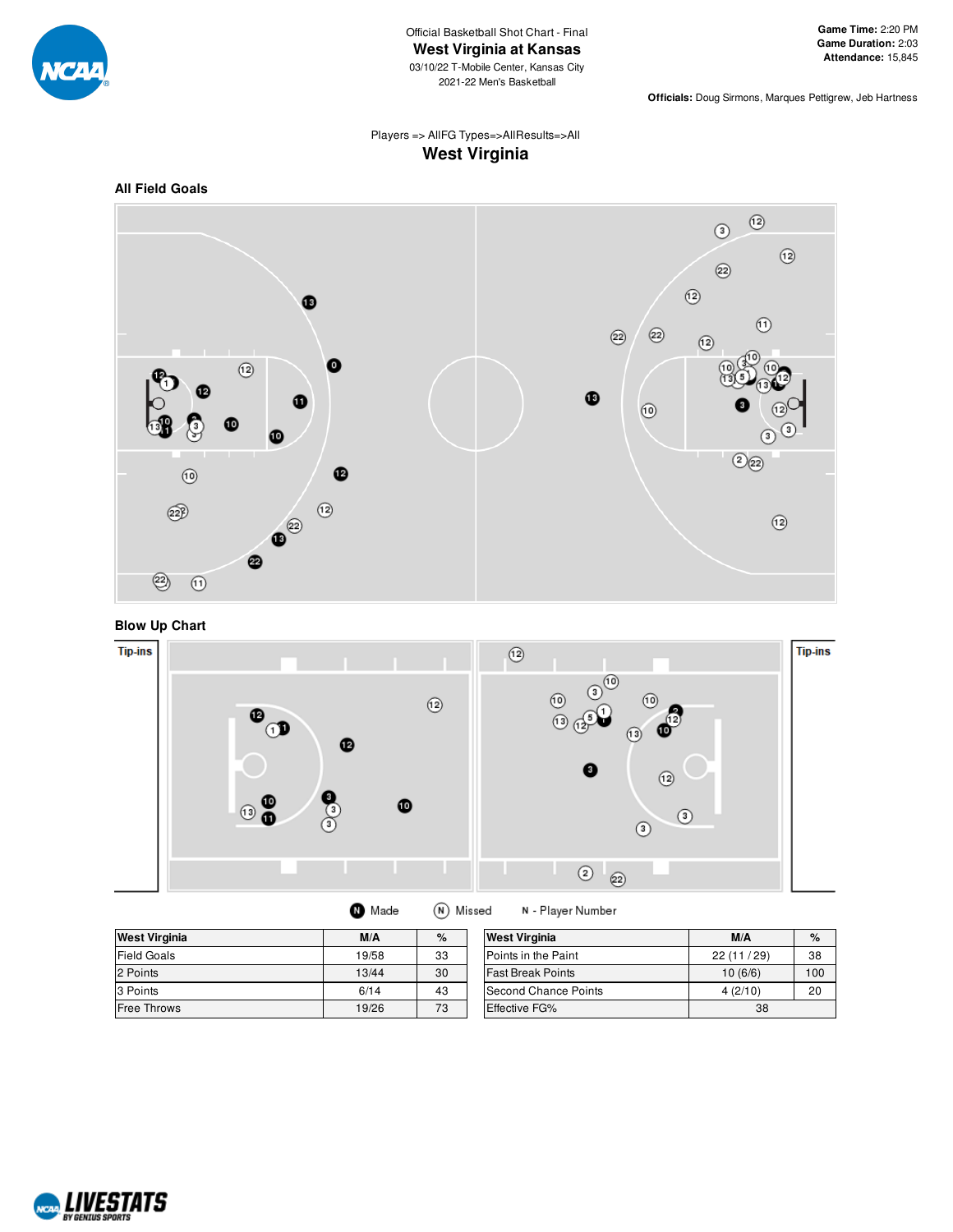

Official Basketball Shot Chart - Final **West Virginia at Kansas**

03/10/22 T-Mobile Center, Kansas City 2021-22 Men's Basketball

**Officials:** Doug Sirmons, Marques Pettigrew, Jeb Hartness

#### Players => AllFG Types=>AllResults=>All **Kansas**









**O** Made (N) Missed

N - Player Number

| <b>Kansas</b>      | M/A   | %  | Kansas                     | M/A          | %   |
|--------------------|-------|----|----------------------------|--------------|-----|
| <b>Field Goals</b> | 33/63 | 52 | <b>Points in the Paint</b> | 48 (24 / 37) | 65  |
| 2 Points           | 27/45 | 60 | <b>Fast Break Points</b>   | 16(8/8)      | 100 |
| 3 Points           | 6/18  | 33 | Second Chance Points       | 18 (12/15)   | 80  |
| <b>Free Throws</b> | 15/17 | 88 | Effective FG%              | 57           |     |

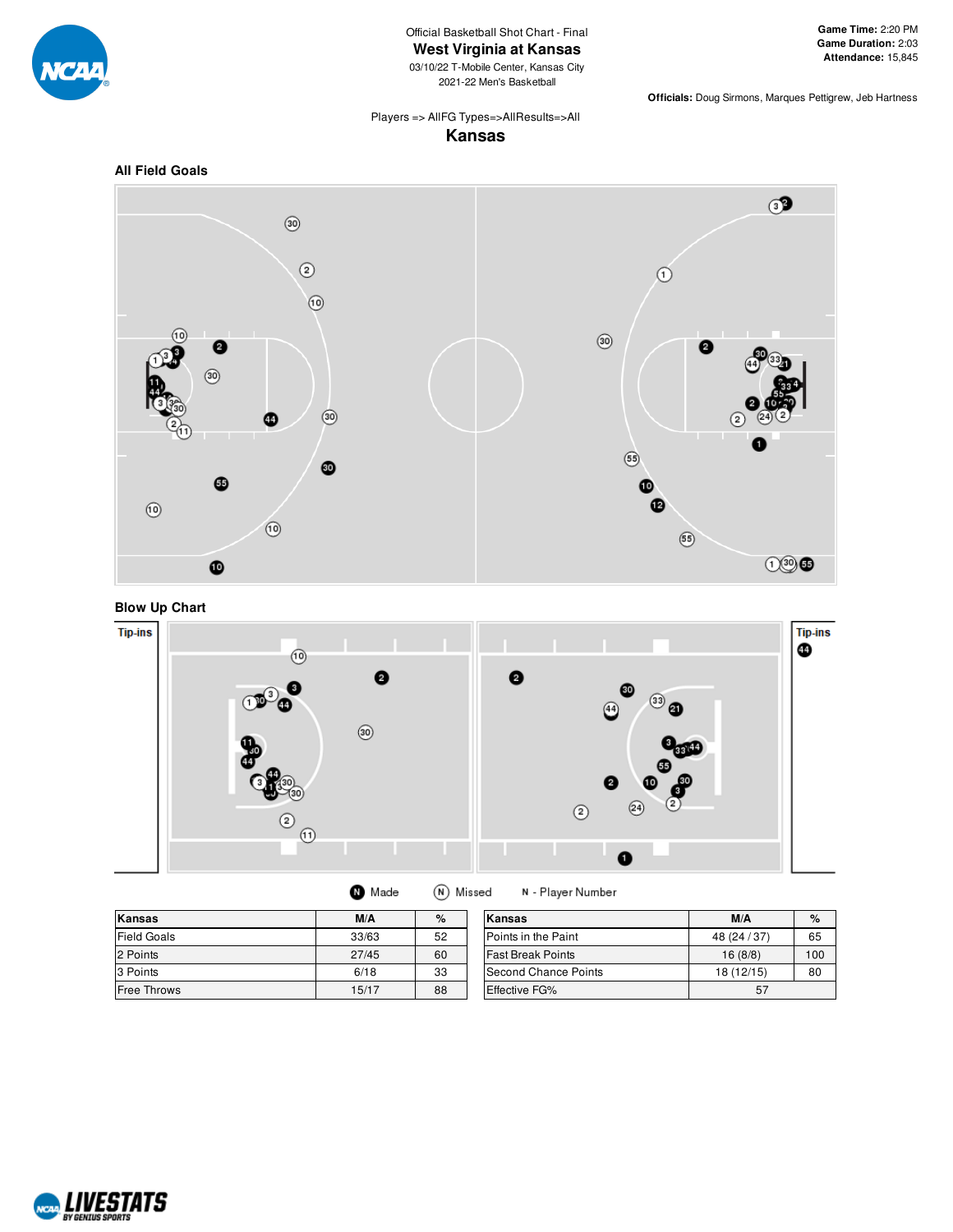

03/10/22 T-Mobile Center, Kansas City 2021-22 Men's Basketball

### **West Virginia**

| Lineup                                                                        | Quarter<br><b>On</b> | Time<br>On | Quarter<br>Off        | Time<br>Off | Time on<br>Court | <b>Score</b> | Score<br><b>Diff</b> |              |                |                | Reb Sti Tov Ass | <b>PPP</b> |
|-------------------------------------------------------------------------------|----------------------|------------|-----------------------|-------------|------------------|--------------|----------------------|--------------|----------------|----------------|-----------------|------------|
| 0- Johnson K/3- Osabuohien G/11- Bridges J/12- Sherman T/22-<br>McNeil S/     | 1                    | 20:00      | $\mathbf{1}$          | 17:52       | 02:08            | $0 - 4$      | $-4$                 | $\mathbf{1}$ | $\mathbf{1}$   | $\mathbf{1}$   | $\mathbf 0$     | 0.0000     |
| 3- Osabuohien G/10- Curry M/11- Bridges J/12- Sherman T/22- McNeil<br>S/      | $\mathbf{1}$         | 17:52      | $\mathbf{1}$          | 16:53       | 00:59            | $1 - 0$      | $\mathbf{1}$         | $\mathbf 0$  | $\mathbf{1}$   | $\mathbf 0$    | $\mathbf 0$     | 2.2727     |
| 5- Carrigan D/ 10- Curry M/ 11- Bridges J/ 12- Sherman T/ 22- McNeil S/       | $\mathbf{1}$         | 16:53      | $\mathbf{1}$          | 16:10       | 00:43            | $1 - 0$      | $\mathbf{1}$         | $\mathbf{1}$ | $\mathbf 0$    | $\mathbf{1}$   | $\Omega$        | 0.6944     |
| 5- Carrigan D/ 10- Curry M/ 12- Sherman T/ 13- Cottrell I/ 22- McNeil S/      | $\mathbf{1}$         | 16:10      | $\mathbf{1}$          | 15:13       | 00:57            | $0 - 7$      | $-7$                 | $\mathbf{1}$ | $\mathbf 0$    | $\mathbf 0$    | $\mathbf 0$     | 0.0000     |
| 1- Paulicap P/ 10- Curry M/ 12- Sherman T/ 13- Cottrell I/ 22- McNeil S/      | $\mathbf{1}$         | 15:13      | $\mathbf{1}$          | 13:00       | 02:13            | $2 - 2$      | 0                    | $\mathbf{2}$ | $\mathsf 0$    | 1              | $\mathbf{1}$    | 0.5000     |
| 3- Osabuohien G/10- Curry M/11- Bridges J/12- Sherman T/22- McNeil<br>S/      | $\mathbf{1}$         | 13:00      | $\mathbf{1}$          | 10:58       | 02:02            | $0 - 4$      | $-4$                 | $\mathbf{2}$ | $\mathbf 0$    | 1              | $\mathbf 0$     | 0.0000     |
| 3- Osabuohien G/ 10- Curry M/ 12- Sherman T/ 13- Cottrell I/ 22- McNeil<br>S/ | $\mathbf{1}$         | 10:58      | $\mathbf{1}$          | 09:58       | 01:00            | $0 - 7$      | -7                   | $\mathbf{1}$ | $\mathbf 0$    | 0              | $\Omega$        | 0.0000     |
| 2- Johnson K/3- Osabuohien G/10- Curry M/13- Cottrell I/22- McNeil S/         | $\mathbf{1}$         | 09:58      | $\mathbf{1}$          | 08:22       | 01:36            | $3-0$        | 3                    | 3            | $\overline{c}$ | 0              | $\mathbf 0$     | 1.2295     |
| 1- Paulicap P/2- Johnson K/10- Curry M/13- Cottrell I/22- McNeil S/           | $\mathbf{1}$         | 08:22      | $\mathbf{1}$          | 08:22       | 00:00            | $1 - 0$      | $\mathbf{1}$         | $\mathbf 0$  | $\mathbf 0$    | 0              | $\mathbf 0$     | 2.2727     |
| 1- Paulicap P/2- Johnson K/13- Cottrell I/22- McNeil S/45- Wilson S/          | $\mathbf{1}$         | 08:22      | $\mathbf{1}$          | 05:49       | 02:33            | $3 - 7$      | $-4$                 | $\mathbf{1}$ | $\mathbf 0$    | $\mathbf{1}$   | $\mathbf{1}$    | 0.7500     |
| 1- Paulicap P/3- Osabuohien G/10- Curry M/22- McNeil S/45- Wilson<br>S/       | $\mathbf{1}$         | 05:49      | $\mathbf{1}$          | 05:35       | 00:14            | $0-0$        | $\mathbf 0$          | $\mathbf 0$  | $\mathbf 0$    | $\mathbf 0$    | $\Omega$        | 0.0000     |
| 1- Paulicap P/3- Osabuohien G/10- Curry M/12- Sherman T/22-<br>McNeil S/      | $\mathbf{1}$         | 05:35      | $\mathbf{1}$          | 02:18       | 03:17            | $5-6$        | $-1$                 | 3            | $\mathbf{1}$   | $\overline{c}$ | $\mathbf{0}$    | 0.8065     |
| 3- Osabuohien G/ 5- Carrigan D/ 10- Curry M/ 12- Sherman T/ 22-<br>McNeil S/  | $\mathbf{1}$         | 02:18      | $\mathbf{1}$          | 02:18       | 00:00            | $1 - 0$      | $\mathbf{1}$         | $\mathbf 0$  | $\mathbf 0$    | $\mathbf 0$    | $\mathbf 0$     | 2.2727     |
| 2- Johnson K/3- Osabuohien G/5- Carrigan D/12- Sherman T/22-<br>McNeil S/     | $\mathbf{1}$         | 02:18      | $\overline{2}$        | 20:00       | 02:18            | $2 - 4$      | $-2$                 | 5            | $\mathbf 0$    | $\mathbf{1}$   | $\Omega$        | 0.4098     |
| 0- Johnson K/3- Osabuohien G/11- Bridges J/12- Sherman T/22-<br>McNeil S/     | $\overline{c}$       | 20:00      | 2                     | 17:05       | 02:55            | $9 - 3$      | 6                    | 3            | $\mathbf{1}$   | $\mathbf 0$    | $\mathbf{1}$    | 1.6917     |
| 0- Johnson K/1- Paulicap P/11- Bridges J/12- Sherman T/22- McNeil<br>S/       | $\overline{2}$       | 17:05      | $\overline{2}$        | 16:58       | 00:07            | $0-0$        | $\mathbf 0$          | $\mathbf 0$  | $\mathsf 0$    | 0              | $\mathbf 0$     | 0.0000     |
| 1- Paulicap P/ 10- Curry M/ 11- Bridges J/ 12- Sherman T/ 22- McNeil S/       | $\overline{c}$       | 16:58      | $\overline{c}$        | 15:01       | 01:57            | $6-6$        | 0                    | $\mathbf 0$  | $\mathsf 0$    | 0              | $\mathbf{1}$    | 2.0000     |
| 1- Paulicap P/ 10- Curry M/ 12- Sherman T/ 13- Cottrell I/ 22- McNeil S/      | $\overline{2}$       | 15:01      | $\overline{2}$        | 11:53       | 03:08            | $5 - 7$      | $-2$                 | $\mathbf{1}$ | $\mathbf 0$    | $\mathbf 0$    | $\mathbf{1}$    | 1.0000     |
| 3- Osabuohien G/10- Curry M/11- Bridges J/12- Sherman T/22- McNeil<br>S/      | $\overline{c}$       | 11:53      | $\mathbf{2}^{\prime}$ | 10:00       | 01:53            | $6 - 4$      | $\mathbf{2}$         | 0            | $\overline{c}$ | 0              | 1               | 1.5464     |
| 0- Johnson K/2- Johnson K/3- Osabuohien G/11- Bridges J/22- McNeil<br>S/      | $\overline{2}$       | 10:00      | $\overline{2}$        | 08:24       | 01:36            | $0 - 2$      | $-2$                 | $\mathbf 0$  | $\mathbf{1}$   | $\mathbf 0$    | $\mathbf 0$     | 0.0000     |
| 0- Johnson K/1- Paulicap P/2- Johnson K/11- Bridges J/22- McNeil S/           | $\overline{2}$       | 08:24      | $\overline{2}$        | 07:26       | 00:58            | $0 - 3$      | -3                   | $\mathbf 0$  | $\pmb{0}$      | 1              | $\mathbf 0$     | 0.0000     |
| 0- Johnson K/1- Paulicap P/2- Johnson K/3- Osabuohien G/22- McNeil<br>S/      | $\overline{2}$       | 07:26      | $\mathbf{2}$          | 06:22       | 01:04            | $0 - 3$      | $-3$                 | $\mathbf 0$  | $\mathsf 0$    | $\mathbf 0$    | $\mathbf 0$     | 0.0000     |
| 1- Paulicap P/3- Osabuohien G/10- Curry M/12- Sherman T/45- Wilson<br>S/      | $\overline{c}$       | 06:22      | $\mathbf{2}^{\prime}$ | 05:35       | 00:47            | $3 - 2$      | $\mathbf{1}$         | $\mathbf{1}$ | $\mathbf 0$    | 1              | $\mathbf 0$     | 1.2295     |
| 0- Johnson K/1- Paulicap P/3- Osabuohien G/12- Sherman T/45-<br>Wilson S/     | $\overline{2}$       | 05:35      | 2                     | 04:27       | 01:08            | $2 - 3$      | $-1$                 | $\mathbf 0$  | $\mathbf 0$    | $\mathbf 0$    | $\mathbf 0$     | 2.0000     |
| 0- Johnson K/11- Bridges J/12- Sherman T/13- Cottrell I/45- Wilson S/         | 2                    | 04:27      | $\mathbf{2}$          | 03:57       | 00:30            | $1 - 1$      | 0                    | $\mathbf{1}$ | $\mathbf 0$    | 0              | $\mathbf 0$     | 1.1364     |
| 0- Johnson K/ 10- Curry M/ 11- Bridges J/ 12- Sherman T/ 45- Wilson S/        | $\overline{2}$       | 03:57      | $\overline{2}$        | 02:55       | 01:02            | $2 - 4$      | $-2$                 | $\mathbf 0$  | $\mathbf 0$    | 0              | $\mathbf 0$     | 1.0638     |
| 0- Johnson K/11- Bridges J/12- Sherman T/13- Cottrell I/45- Wilson S/         | 2                    | 02:55      | $\mathbf{2}$          | 02:24       | 00:31            | $3 - 3$      | 0                    | $\mathbf 0$  | $\mathbf 0$    | $\mathbf 0$    | $\mathbf{1}$    | 3.0000     |
| 0- Johnson K/ 10- Curry M/ 11- Bridges J/ 12- Sherman T/ 13- Cottrell I/      | $\overline{c}$       | 02:24      | $\overline{c}$        | 01:16       | 01:08            | $5-2$        | 3                    | $\mathbf{1}$ | $\mathbf 0$    | 0              | $\mathbf{1}$    | 1.6667     |
| 0- Johnson K/2- Johnson K/10- Curry M/11- Bridges J/13- Cottrell I/           | $\overline{2}$       | 01:16      | $\overline{2}$        | 00:00       | 01:16            | $2 - 3$      | $-1$                 | $\mathbf 0$  | $\mathbf{1}$   | $\mathbf{1}$   | $\mathbf 0$     | 1.0638     |

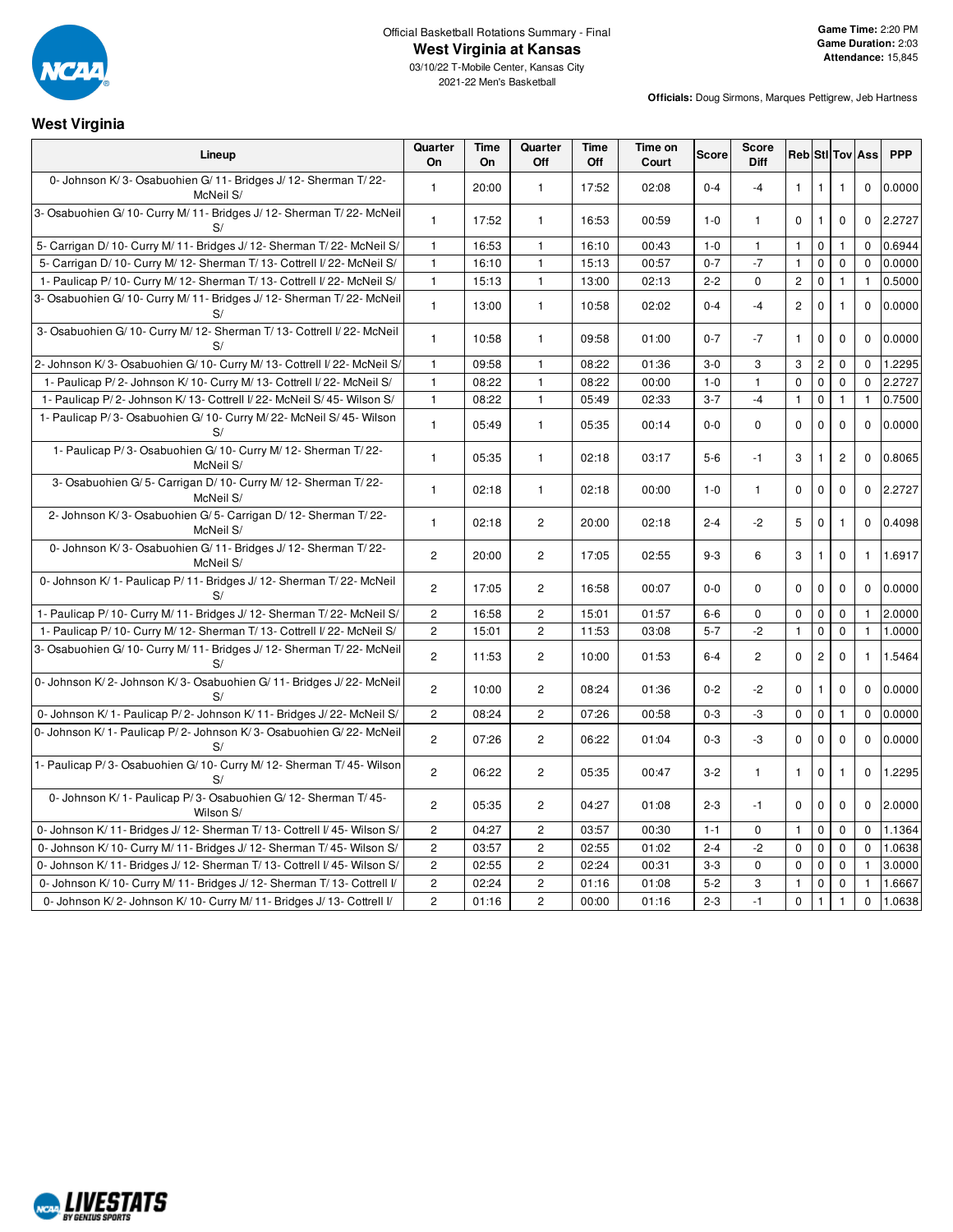

**Officials:** Doug Sirmons, Marques Pettigrew, Jeb Hartness

#### **Kansas**

| Lineup                                                                                | Quarter<br>On  | Time<br>On | Quarter<br>Off | <b>Time</b><br>Off | Time on<br>Court | <b>Score</b> | <b>Score</b><br><b>Diff</b> |                |                |                | <b>Reb</b> StilTov Ass | <b>PPP</b> |
|---------------------------------------------------------------------------------------|----------------|------------|----------------|--------------------|------------------|--------------|-----------------------------|----------------|----------------|----------------|------------------------|------------|
| 2- Braun C/3- Harris D/10- Wilson J/30- Agbaji O/33- McCormack D/                     | 1.             | 20:00      | 1              | 16:25              | 03:35            | $4 - 2$      | $\overline{2}$              | $\overline{4}$ | $\mathbf 0$    | 2              |                        | 0.8197     |
| 2- Braun C/3- Harris D/10- Wilson J/30- Agbaji O/44- Lightfoot M/                     | $\mathbf{1}$   | 16:25      | $\mathbf{1}$   | 13:23              | 03:02            | $9 - 2$      | $\overline{7}$              | $\overline{4}$ | $\overline{2}$ |                | 3                      | 1.5000     |
| 2- Braun C/ 10- Wilson J/ 11- Martin R/ 30- Agbaji O/ 44- Lightfoot M/                | $\mathbf{1}$   | 13:23      | $\mathbf{1}$   | 13:23              | 00:00            | $0 - 0$      | $\Omega$                    | $\mathbf 0$    | $\mathbf 0$    | $\Omega$       | $\Omega$               | 0.0000     |
| 1- Yesufu J/2- Braun C/11- Martin R/30- Agbaii O/44- Lightfoot M/                     | 1              | 13:23      | $\mathbf{1}$   | 11:24              | 01:59            | $4 - 0$      | $\overline{4}$              | 3              | $\Omega$       | $\overline{2}$ |                        | 1.0000     |
| 1- Yesufu J/ 10- Wilson J/ 11- Martin R/ 30- Agbaji O/ 44- Lightfoot M/               | $\mathbf{1}$   | 11:24      | $\mathbf{1}$   | 10:18              | 01:06            | $2 - 0$      | $\overline{2}$              | $\mathbf{1}$   | $\mathbf 0$    | 0              | $\Omega$               | 2.0000     |
| 1- Yesufu J/2- Braun C/10- Wilson J/11- Martin R/44- Lightfoot M/                     | 1              | 10:18      | $\mathbf 1$    | 08:22              | 01:56            | $5-2$        | 3                           | 3              | $\Omega$       | $\overline{2}$ | $\Omega$               | 0.8865     |
| 1- Yesufu J/2- Braun C/10- Wilson J/11- Martin R/33- McCormack D/                     | 1              | 08:22      | $\mathbf{1}$   | 08:22              | 00:00            | $0 - 1$      | $-1$                        | $\Omega$       | $\Omega$       | $\Omega$       | $\Omega$               | 0.0000     |
| 2- Braun C/3- Harris D/10- Wilson J/21- Clemence Z/30- Agbaji O/                      | $\mathbf{1}$   | 08:22      | $\mathbf{1}$   | 05:49              | 02:33            | $7 - 4$      | 3                           | 3              |                | $\Omega$       | $\overline{2}$         | 1.7500     |
| 2- Braun C/3- Harris D/21- Clemence Z/30- Agbaji O/55- Coleman-Lands                  | 1              | 05:49      | $\mathbf{1}$   | 03:46              | 02:03            | $4 - 2$      | $\overline{2}$              | $\overline{4}$ |                | $\Omega$       | $\Omega$               | 1.0000     |
| 10- Wilson J/ 11- Martin R/ 30- Agbaji O/ 44- Lightfoot M/ 55- Coleman-<br>Lands J/   |                | 03:46      | $\mathbf{1}$   | 01:39              | 02:07            | $4 - 4$      | $\Omega$                    |                | 0              |                | $\Omega$               | 1.0309     |
| 1- Yesufu J/10- Wilson J/11- Martin R/30- Agbaji O/44- Lightfoot M/                   | 1              | 01:39      | $\overline{2}$ | 20:00              | 01:39            | $2 - 2$      | $\Omega$                    | $\overline{2}$ |                |                |                        | 0.4000     |
| 2- Braun C/3- Harris D/10- Wilson J/30- Agbaji O/33- McCormack D/                     | $\overline{c}$ | 20:00      | $\overline{2}$ | 18:53              | 01:07            | $0 - 7$      | $-7$                        | $\Omega$       | $\mathbf 0$    |                | $\Omega$               | 0.0000     |
| 2- Braun C/3- Harris D/10- Wilson J/30- Agbaji O/44- Lightfoot M/                     | $\overline{c}$ | 18:53      | $\overline{2}$ | 11:53              | 07:00            | $16 - 13$    | 3                           | $\overline{7}$ | $\mathbf 0$    | $\overline{2}$ | 3                      | 1.5326     |
| 1- Yesufu J/2- Braun C/11- Martin R/30- Agbaii O/44- Lightfoot M/                     | $\overline{c}$ | 11:53      | $\overline{2}$ | 11:17              | 00:36            | $0 - 4$      | $-4$                        | $\mathbf 0$    | $\Omega$       | $\overline{2}$ | $\Omega$               | 0.0000     |
| 2- Braun C/3- Harris D/10- Wilson J/30- Agbaji O/44- Lightfoot M/                     | $\overline{c}$ | 11:17      | $\overline{2}$ | 10:02              | 01:15            | $4 - 2$      | $\overline{2}$              | $\mathbf{1}$   | $\mathbf{0}$   | $\mathbf 0$    |                        | 2.0000     |
| 1- Yesufu J/2- Braun C/3- Harris D/30- Agbaii O/44- Lightfoot M/                      | $\overline{c}$ | 10:02      | $\overline{c}$ | 08:24              | 01:38            | $2 - 0$      | $\overline{2}$              | $\overline{4}$ | $\mathbf 0$    |                | $\Omega$               | 1.0000     |
| 1- Yesufu J/2- Braun C/3- Harris D/44- Lightfoot M/55- Coleman-Lands J/               | $\overline{2}$ | 08:24      | $\overline{2}$ | 07:59              | 00:25            | $3-0$        | 3                           | $\mathbf{1}$   | $\Omega$       | $\Omega$       |                        | 3.0000     |
| 1- Yesufu J/2- Braun C/3- Harris D/33- McCormack D/55- Coleman-Lands<br>J/            | $\overline{c}$ | 07:59      | $\overline{2}$ | 05:50              | 02:09            | $5 - 2$      | 3                           | $\overline{4}$ |                |                | $\mathbf 0$            | 1.2887     |
| 1- Yesufu J/2- Braun C/24- Adams, Jr. K/33- McCormack D/55- Coleman-<br>Lands $J/$    | $\overline{c}$ | 05:50      | $\overline{c}$ | 04:27              | 01:23            | $3-3$        | $\Omega$                    | 3              | $\Omega$       | $\Omega$       | $\mathbf 0$            | 2.2727     |
| 1- Yesufu J/ 10- Wilson J/ 24- Adams, Jr. K/ 33- McCormack D/ 55-<br>Coleman-Lands J/ | $\overline{c}$ | 04:27      | $\overline{c}$ | 02:24              | 02:03            | $8-6$        | $\overline{c}$              | $\overline{2}$ | $\Omega$       | $\Omega$       | 2                      | 1.8018     |
| 1- Yesufu J/ 11- Martin R/ 12- Teahan C/ 21- Clemence Z/ 24- Adams, Jr. K/            | $\overline{2}$ | 02:24      | $\overline{2}$ | 00:00              | 02:24            | $5 - 7$      | -2                          |                |                |                | $\overline{c}$         | 1.2500     |

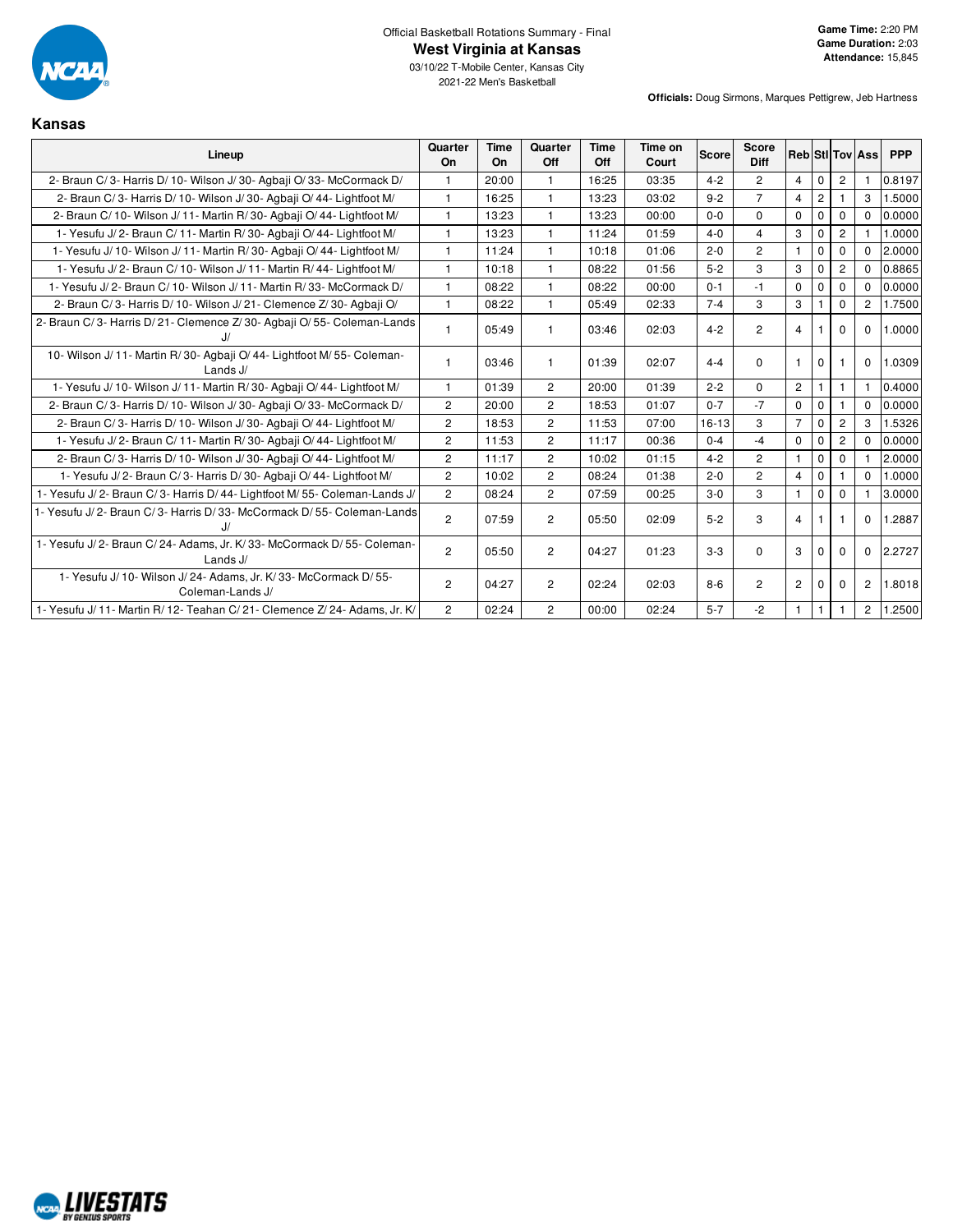

2021-22 Men's Basketball

**Officials:** Doug Sirmons, Marques Pettigrew, Jeb Hartness

# **West Virginia**

| Lineup                                                                     | <b>Time</b> | <b>Score</b> | <b>Score Diff</b> | Pts/Min  | Reb            | Stl I          | Tov            | Ass            | <b>PPP</b> |
|----------------------------------------------------------------------------|-------------|--------------|-------------------|----------|----------------|----------------|----------------|----------------|------------|
| 1- Paulicap P/ 10- Curry M/ 12- Sherman T/ 13- Cottrell I/ 22- McNeil S/   | 05:21       | $7-9$        | $-2$              | 1.3084   | 3              | $\mathbf 0$    |                | $\overline{2}$ | 0.7778     |
| 0- Johnson K/3- Osabuohien G/11- Bridges J/12- Sherman T/22- McNeil S/     | 05:03       | $9 - 7$      | $\overline{2}$    | 1.7822   | 4              | $\overline{2}$ |                |                | 1.0817     |
| 3- Osabuohien G/10- Curry M/11- Bridges J/12- Sherman T/22- McNeil S/      | 04:54       | $7 - 8$      | $-1$              | 1.4286   | $\overline{2}$ | 3              | $\mathbf{1}$   |                | 0.8413     |
| 1- Paulicap P/3- Osabuohien G/10- Curry M/12- Sherman T/22- McNeil S/      | 03:17       | $5-6$        | $-1$              | 1.5228   | 3              |                | $\overline{2}$ | $\Omega$       | 0.8065     |
| 1- Paulicap P/2- Johnson K/13- Cottrell I/22- McNeil S/45- Wilson S/       | 02:33       | $3 - 7$      | $-4$              | 1.1765   | $\mathbf{1}$   | $\mathbf 0$    |                |                | 0.7500     |
| 2- Johnson K/3- Osabuohien G/5- Carrigan D/12- Sherman T/22- McNeil S/     | 02:18       | $2 - 4$      | $-2$              | 0.8696   | 5              | $\Omega$       |                | $\Omega$       | 0.4098     |
| 1- Paulicap P/ 10- Curry M/ 11- Bridges J/ 12- Sherman T/ 22- McNeil S/    | 01:57       | $6-6$        | $\mathbf 0$       | 3.0769   | $\Omega$       | $\Omega$       | $\Omega$       |                | 2.0000     |
| 2- Johnson K/3- Osabuohien G/10- Curry M/13- Cottrell I/22- McNeil S/      | 01:36       | $3-0$        | 3                 | 1.8750   | 3              | 2              | $\Omega$       | 0              | 1.2295     |
| 0- Johnson K/2- Johnson K/3- Osabuohien G/11- Bridges J/22- McNeil S/      | 01:36       | $0 - 2$      | $-2$              | 0.0000   | $\mathbf 0$    |                | $\Omega$       | $\Omega$       | 0.0000     |
| 0- Johnson K/2- Johnson K/10- Curry M/11- Bridges J/13- Cottrell I/        | 01:16       | $2 - 3$      | $-1$              | 1.5789   | $\Omega$       |                |                | $\Omega$       | 1.0638     |
| 0- Johnson K/ 1- Paulicap P/ 3- Osabuohien G/ 12- Sherman T/ 45- Wilson S/ | 01:08       | $2 - 3$      | $-1$              | 1.7647   | $\Omega$       | $\Omega$       | $\Omega$       | $\Omega$       | 2.0000     |
| 0- Johnson K/ 10- Curry M/ 11- Bridges J/ 12- Sherman T/ 13- Cottrell I/   | 01:08       | $5 - 2$      | 3                 | 4.4118   | $\mathbf{1}$   | $\Omega$       | $\Omega$       |                | 1.6667     |
| 0- Johnson K/1- Paulicap P/2- Johnson K/3- Osabuohien G/22- McNeil S/      | 01:04       | $0 - 3$      | $-3$              | 0.0000   | $\Omega$       | $\Omega$       | $\Omega$       | $\mathbf 0$    | 0.0000     |
| 0- Johnson K/ 10- Curry M/ 11- Bridges J/ 12- Sherman T/ 45- Wilson S/     | 01:02       | $2 - 4$      | $-2$              | 1.9355   | $\Omega$       | $\Omega$       | $\Omega$       | $\Omega$       | 1.0638     |
| 0- Johnson K/11- Bridges J/12- Sherman T/13- Cottrell I/45- Wilson S/      | 01:01       | $4 - 4$      | $\mathbf 0$       | 3.9344   | $\mathbf{1}$   | $\Omega$       | $\mathbf 0$    |                | 2.1277     |
| 3- Osabuohien G/ 10- Curry M/ 12- Sherman T/ 13- Cottrell I/ 22- McNeil S/ | 01:00       | $0 - 7$      | $-7$              | 0.0000   | $\mathbf{1}$   | $\Omega$       | $\mathbf 0$    | 0              | 0.0000     |
| 0- Johnson K/ 1- Paulicap P/2- Johnson K/ 11- Bridges J/22- McNeil S/      | 00:58       | $0 - 3$      | $-3$              | 0.0000   | $\Omega$       | $\Omega$       |                | $\Omega$       | 0.0000     |
| 5- Carrigan D/ 10- Curry M/ 12- Sherman T/ 13- Cottrell I/ 22- McNeil S/   | 00:57       | $0 - 7$      | $-7$              | 0.0000   | $\mathbf{1}$   | $\Omega$       | $\mathbf 0$    | $\Omega$       | 0.0000     |
| 1- Paulicap P/3- Osabuohien G/10- Curry M/12- Sherman T/45- Wilson S/      | 00:47       | $3 - 2$      | $\mathbf{1}$      | 3.8298   | $\mathbf{1}$   | $\Omega$       |                | $\Omega$       | 1.2295     |
| 5- Carrigan D/ 10- Curry M/ 11- Bridges J/ 12- Sherman T/ 22- McNeil S/    | 00:43       | $1 - 0$      | $\mathbf{1}$      | 1.3953   | $\mathbf{1}$   | $\mathbf 0$    |                | 0              | 0.6944     |
| 1- Paulicap P/3- Osabuohien G/10- Curry M/22- McNeil S/45- Wilson S/       | 00:14       | $0 - 0$      | $\mathbf 0$       | 0.0000   | $\Omega$       | $\Omega$       | $\Omega$       | 0              | 0.0000     |
| 0- Johnson K/ 1- Paulicap P/ 11- Bridges J/ 12- Sherman T/ 22- McNeil S/   | 00:07       | $0-0$        | $\mathbf 0$       | 0.0000   | $\Omega$       | 0              | $\Omega$       | 0              | 0.0000     |
| 1- Paulicap P/2- Johnson K/10- Curry M/13- Cottrell I/22- McNeil S/        | 00:00       | $1 - 0$      | $\mathbf{1}$      | $\infty$ | $\Omega$       | 0              | $\mathbf 0$    | $\mathbf 0$    | 2.2727     |
| 3- Osabuohien G/5- Carrigan D/10- Curry M/12- Sherman T/22- McNeil S/      | 00:00       | $1 - 0$      | 1                 | $\infty$ | 0              | 0              | 0              | 0              | 2.2727     |